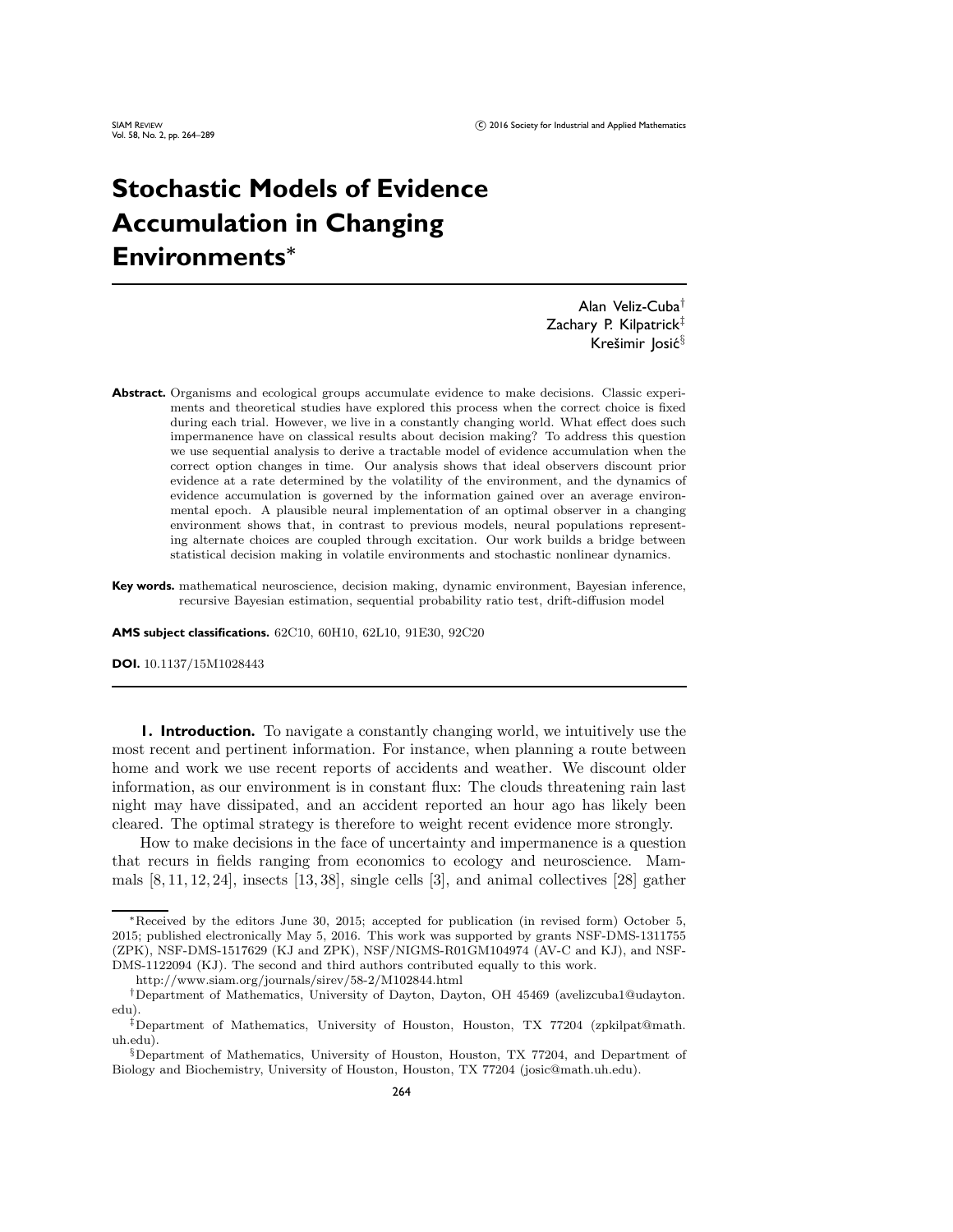evidence to make decisions. However, information about the state of the world is typically incomplete, and perception is noisy. Therefore, animals make choices based on uncertain evidence. The case of an observer deciding between two alternatives based on a series of noisy measurements has been studied extensively when the environment is static  $[8, 23, 32, 45]$ . In this case, humans  $[36]$  and other mammals  $[11, 24]$ can accumulate incoming evidence near optimally to reach a decision.

Stochastic accumulator models provide a plausible neural implementation of decision making between two or more alternatives [4, 43]. These models are analytically tractable [8], and can implement optimal decision strategies [10]. Remarkably, there is also a parallel between these models and experimentally observed neural activity. Recordings in animals during a decision task suggest that neural activity reflects the weight of evidence for one of the choices [24].

A key assumption in many models is that the correct choice is fixed in time; i.e., decisions are made in a static environment. This assumption may hold in the laboratory, but natural environments are seldom static [17, 34]. Recent experimental evidence suggests that human observers integrate noisy measurements near optimally even when the state of the environment changes. For instance, when observers need to decide between two options and the corresponding reward changes in a history-dependent manner, human behavior approximates that of a Bayes optimal observer [5]. An important feature of evidence accumulation in volatile environments is an increase in learning rate when recent observations do not support a current estimate [31]. Both behavioral and fMRI data show that human subjects employ this strategy when they must predict the position of a stochastically moving target [29]. Experimental work thus suggests that humans adjust evidence valuation to account for environmental variability.

However, the dynamics of decision making in changing environments has not been fully investigated. To address this question we extend optimal stochastic accumulator models to a changing environment. These extensions are amenable to analysis and reveal that an optimal observer discounts old information at a rate adapted to the frequency of environmental changes. As a result, the certainty that can be attained about any of the choices is limited. Our approach frames the decision-making process in terms of a first passage problem for a doubly stochastic nonlinear model that can be examined using techniques of nonlinear dynamics. Extending previous work, we also identify accurate piecewise linear approximations to the nonlinear model. This model also suggests a biophysical neural implementation for evidence integrators consisting of neural populations whose activity represents the evidence in favor of a particular choice. When the environment is not static, optimal evidence discounting can be performed exactly by populations coupled through excitation. We also show that the computation can be well approximated by appropriately tuned classical linear population models [10, 30, 41, 44].

**2. Optimal Decisions in a Static Environment.** We develop our model in a way that parallels the case of a static environment with two possible states. We therefore start with the derivation of the recursive equation for the log-likelihood ratio of the two states, and the approximating stochastic differential equation (SDE), when the underlying state is fixed in time.

To make a decision, an optimal observer integrates a stream of measurements to infer the present environmental state. In the static case, this can be done using sequential analysis [12, 45]: An observer makes a stream of independent, noisy measurements,  $\xi_{1:n} = (\xi_1, \xi_2, \dots, \xi_n)$ , at equally spaced times,  $t_{1:n} = (t_1, t_2, \dots, t_n)$ . The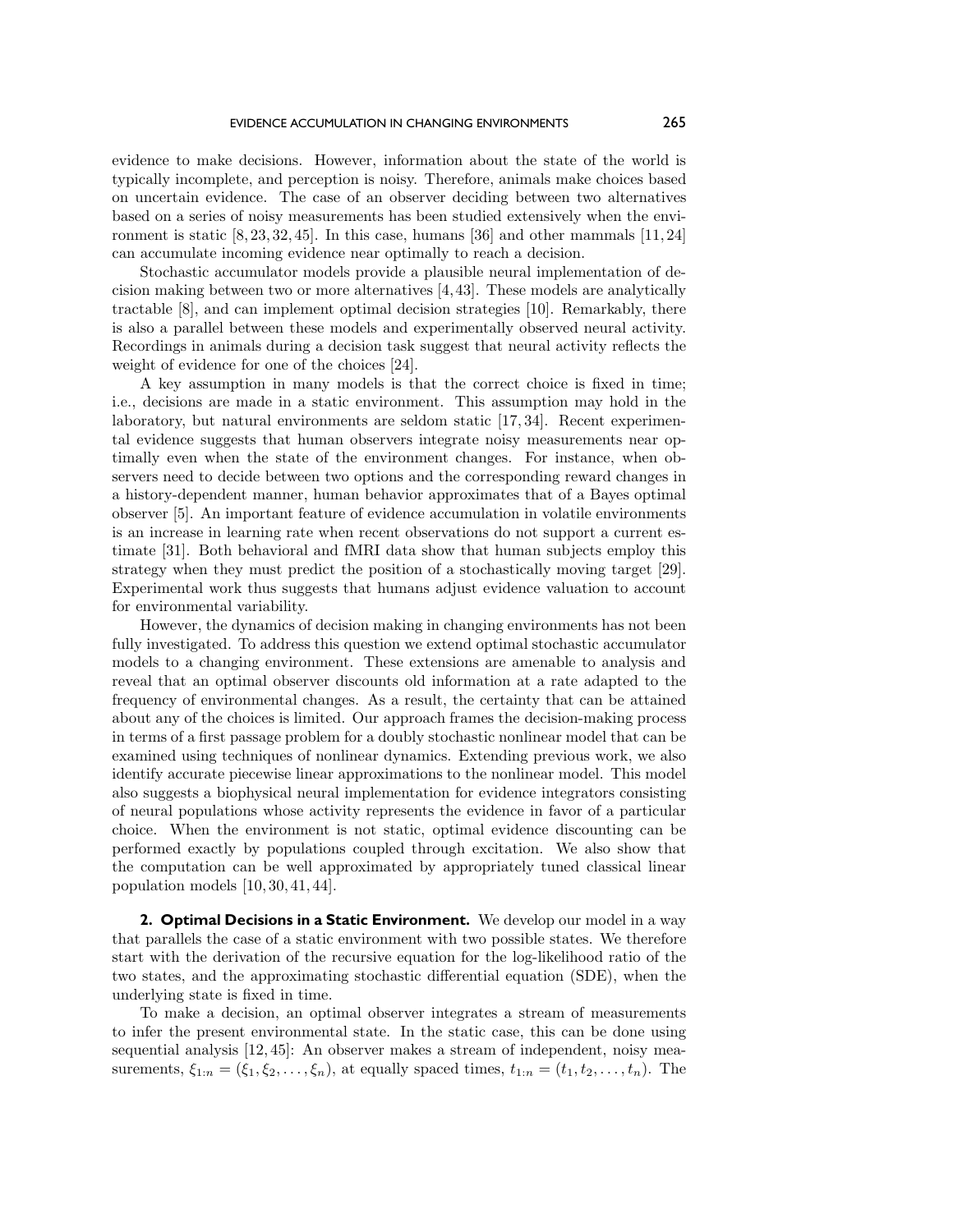probability of each measurement,  $f_+(\xi_n) := \Pr(\xi_n|H_+)$  and  $f_-(\xi_n) := \Pr(\xi_n|H_-)$ , depends on the environmental state. Combined with the prior probability,  $Pr(H_{\pm}),$ of the states, this gives the ratio of probabilities,

$$
R_n = \frac{\Pr(H_+|\xi_{1:n})}{\Pr(H_-|\xi_{1:n})} = \frac{f_+(\xi_1)f_+(\xi_2)\cdots f_+(\xi_n)}{f_-(\xi_1)f_-(\xi_2)\cdots f_-(\xi_n)} \frac{\Pr(H_+)}{\Pr(H_-)},
$$

which can also be written recursively [45]:

(2.1) 
$$
R_n = \left(\frac{f_+(\xi_n)}{f_-(\xi_n)}\right) \cdot R_{n-1},
$$

where  $R_0 = \Pr(H_+) / \Pr(H_-)$  can describe an observer's prior belief about the probability of the two choices.

With a fixed number of observations, the ratio in (2.1) can be used to make a choice that minimizes the total error rate [32] or maximizes reward [23]. Equation (2.1) gives a recursive relation for the log-likelihood ratio,  $y_n = \ln R_n$ ,

(2.2) 
$$
y_n = y_{n-1} + \ln \frac{f_+(\xi_n)}{f_-(\xi_n)}.
$$

When the time between observations,  $\Delta t = t_i - t_{i-1}$ , is small, we can use the functional central limit theorem (p. 357 in [6]) to approximate this stochastic process by the SDE [8, 35]

(2.3) 
$$
dy = g_{\pm}dt + \rho_{\pm}dW_t,
$$

where  $W_t$  is a Wiener process, and the constants  $g_{\pm} = \frac{1}{\Delta t} E_{\xi}[\ln \frac{f_{+}(\xi)}{f_{-}(\xi)} | H_{\pm}]$  and  $\rho_{\pm}^2 =$  $\frac{1}{\Delta t} \text{Var}_{\xi}[\ln \frac{f_+(\xi)}{f_-(\xi)} | H_{\pm}]$  depend on the environmental state. Below we approximate other discrete-time processes, such as that given by (2.2), with SDEs. Details of these derivations are provided in the appendices.

In state  $H_+$  we have  $g_+\Delta t = \int_{-\infty}^{\infty} f_+(\xi) \ln \frac{f_+(\xi)}{f_-(\xi)} d\xi$ . The drift between two observations thus equals the Kullback–Leibler divergence between  $f_+$  and  $f_-,$  i.e., the strength of the observed evidence from a measurement in favor of  $H_+$  [14]. An equivalent interpretation holds for  $g_-\$ . Hence  $g_+$  and  $g_-\$  are the rates at which an optimal observer accumulates information. We will use this observation to interpret the parameters of the model in a changing environment.

**3. Two Alternatives in a Changing Environment.** We use the same assumptions to derive a recursive equation for the log-likelihood ratio between two alternatives in a changing environment. The state of the environment,  $H(t)$ , is  $H_+$  or  $H_-,$  but can now change in time (see Figure 1A, B). When the environment is in one of these two possible states, the statistics of the observations are fixed. Observation statistics are therefore piecewise stationary in time. An observer infers the present state from a sequence of observations,  $\xi_{1:n}$ , made at equally spaced times,  $t_{1:n}$  with  $\Delta t = t_j - t_{j-1}$ and characterized by probabilities  $f_{\pm}(\xi_n) := \Pr(\xi_n|H_{\pm})$ . The state of the environment changes according to a telegraph process (e.g., p. 77 in [21]), and the probability of a change between two observations is  $\epsilon_{\pm}\Delta t := \Pr(H(t_n) = H_{\mp}|H(t_{n-1}) = H_{\pm})$ . We assume that  $\epsilon_+$  and  $\epsilon_-$  are known to the observer.

The probabilities,  $L_{n,\pm} = \Pr(H(t_n) = H_{\pm}|\xi_{1:n})$ , then satisfy (see Appendix A)

(3.1) 
$$
L_{n,\pm} \propto f_{\pm}(\xi_n) \left( (1 - \Delta t \epsilon_{\pm}) L_{n-1,\pm} + \Delta t \epsilon_{\mp} L_{n-1,\mp} \right),
$$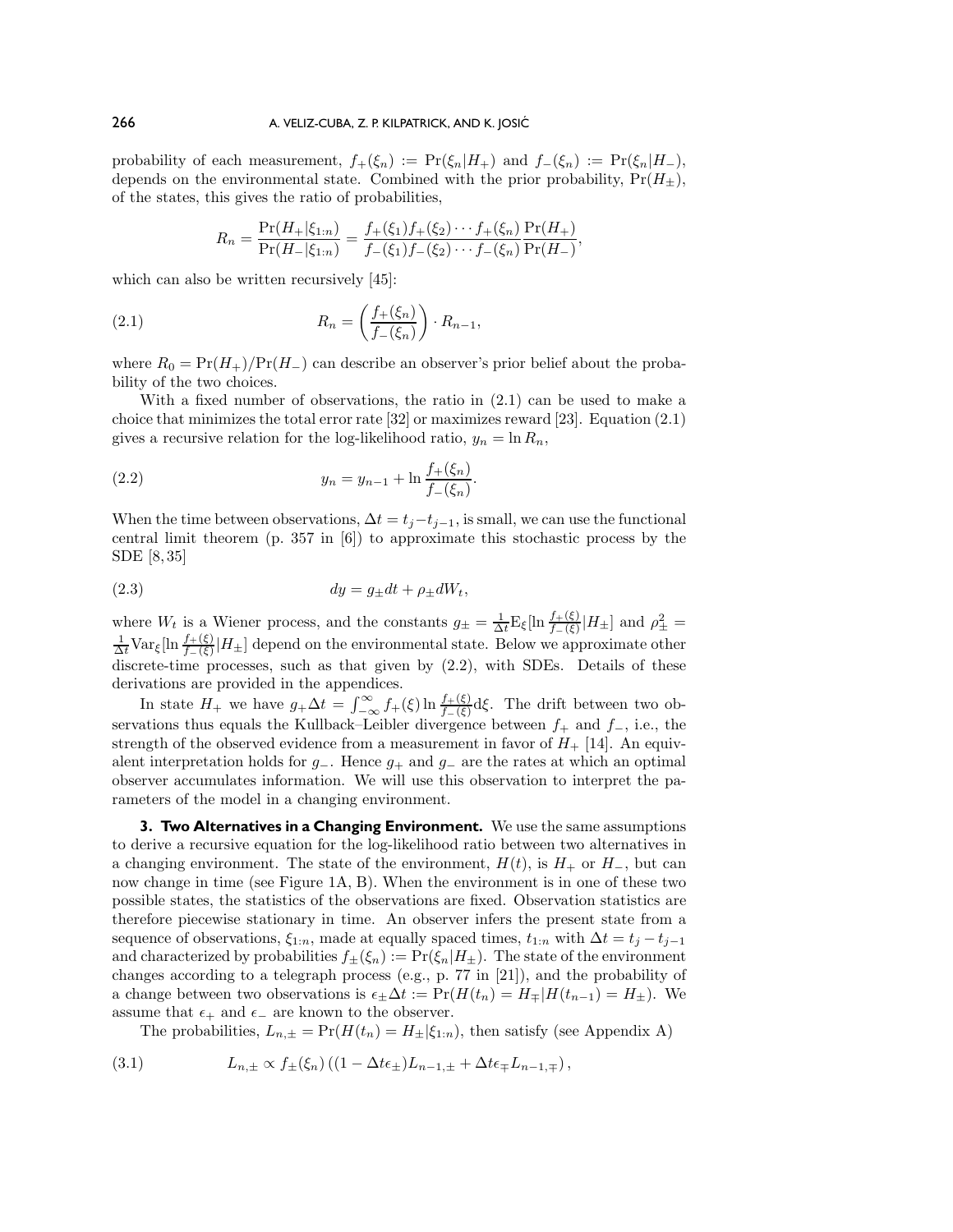EVIDENCE ACCUMULATION IN CHANGING ENVIRONMENTS 267



**Fig. 1** Evidence accumulation in a changing environment. (A) The environmental state transitions from state  $H_+$  to  $H_-$  and back with rates  $\epsilon_+$  and  $\epsilon_-$ , respectively. Observations follow state-<br>dependent probabilities  $f_+(\epsilon) = \Pr(\epsilon | H_+)$  (B) The distributions of the measurements  $\epsilon$ dependent probabilities,  $f_{\pm}(\xi) = \Pr(\xi|H_{\pm})$ . (B) The distributions of the measurements,  $\xi_n$ , change with the environmental state. Each individual observation changes the log-likelihood ratio,  $ln(L_{n,+}/L_{n,-})$ . A single realization is shown. (C, D) The evolution of the continuous approximation of the log-likelihood ratio,  $y(t)$  (panel C), and the log probabilities  $x_{\pm}(t)$  (panel D). At time t, evidence favors the environmental state  $H_+$  if  $y(t) > 0$ , or, equivalently, if  $x_{+}(t) > x_{-}(t)$ .

with proportionality constant  $Pr(\xi_{1:n-1})/Pr(\xi_{1:n})$ . As in the static case, the ratio of the probabilities of the two environmental states at time  $t_n$  can be determined recursively (see Appendix A) and equals

(3.2) 
$$
R_n = \frac{L_{n,+}}{L_{n,-}} = \frac{f_+(\xi_n)}{f_-(\xi_n)} \frac{(1 - \Delta t \epsilon_+) R_{n-1} + \Delta t \epsilon_-}{\Delta t \epsilon_+ R_{n-1} + 1 - \Delta t \epsilon_-}.
$$

In this expression, the ratio of probabilities at the time of the previous observations,  $R_{n-1}$ , is discounted in a way that depends on the frequency of environmental changes,  $\epsilon_{\pm}$ . This equation and the continuum limits we discuss below have been derived previously [16, 50], but their dynamics were not analyzed.

Equation (3.2) describes a variety of cases of evidence accumulation studied previously (see Figure 2): If the environment is fixed ( $\epsilon_{\pm} = 0$ ), we recover (2.1). If the environment starts in state  $H_-,$  changes to  $H_+$ , but cannot change back  $(\epsilon_- > 0, \epsilon_+ = 0)$ , we obtain

$$
R_n = \frac{f_+(\xi_n)}{f_-(\xi_n)} \frac{R_{n-1} + \Delta t \epsilon_-}{1 - \Delta t \epsilon_-}
$$

,

a model used in change point detection [1, 39, 49].

We can again approximate evolution of  $y_n = \ln R_n$ , i.e., the stochastic process describing the evolution of the log of the likelihood ratio in (3.2), by an SDE:

(3.3) 
$$
dy = [g(t) + \underbrace{\epsilon_{-}(e^{-y} + 1) - \epsilon_{+}(e^{y} + 1)}_{\text{nonlinearity}}]dt + \rho(t)dW_t,
$$

where  $g(t) = \frac{1}{\Delta t} E_{\xi} \left[ \ln \frac{f_{+}(\xi)}{f_{-}(\xi)} \middle| H(t) \right]$  and  $\rho^2(t) = \frac{1}{\Delta t} \text{Var}_{\xi} \left[ \ln \frac{f_{+}(\xi)}{f_{-}(\xi)} \middle| H(t) \right]$ . Note that the drift and variance are no longer constant, but depend on the state of the environment  $H(t)$  at time t. We use  $E_{\xi}[F(\xi)|H(t)]$  to denote the expectation of  $F(\xi)$  when  $\xi$  is drawn from the distribution associated with the current state  $H(t)$ , i.e.,  $f_{\pm}(\xi)$  when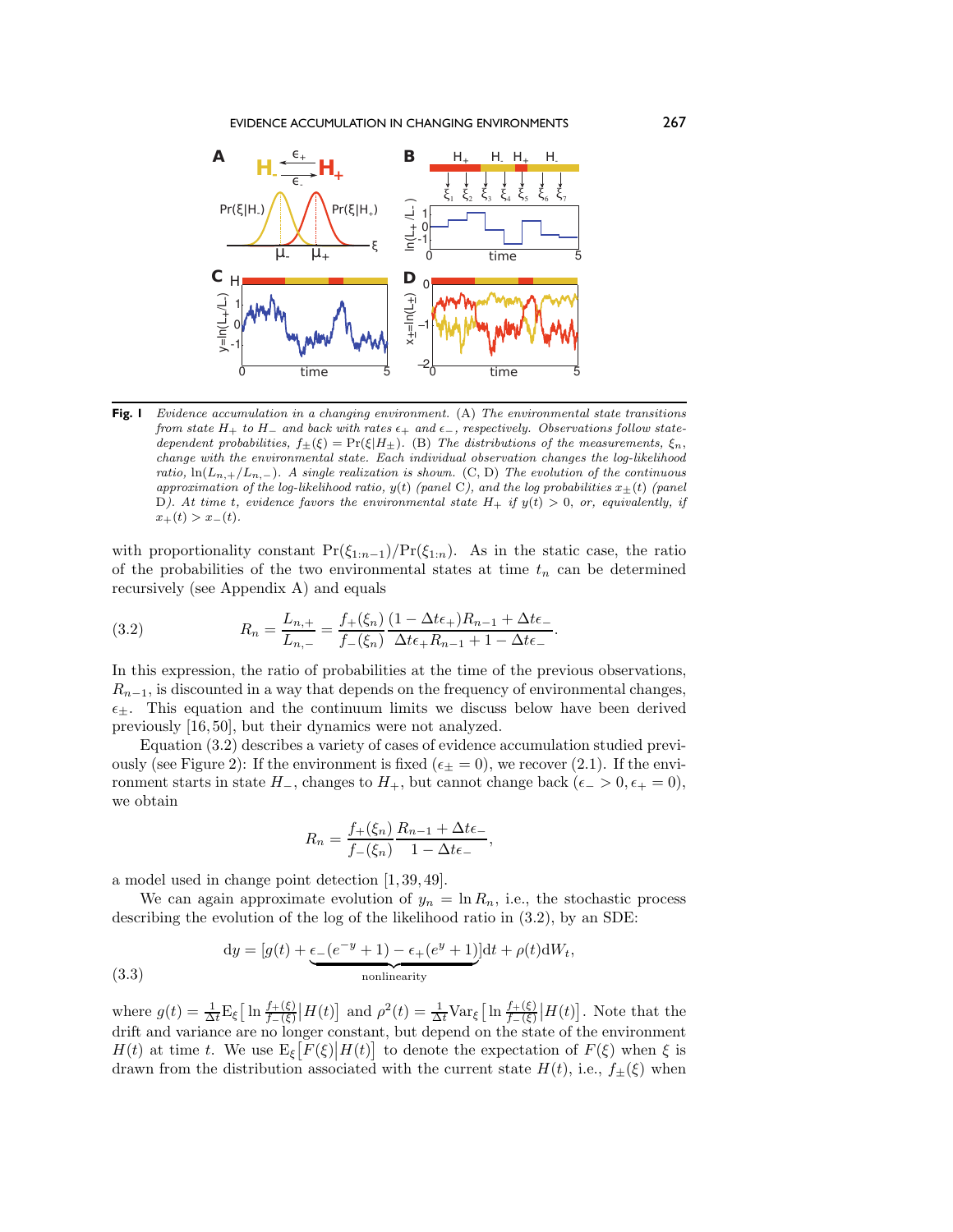

**Fig. 2** In a dynamic environment, the dynamics of the log-likelihood ratio, y, depends on the rates of switching between states. (A) When  $\epsilon_{\pm} = 0$ , the environment is static, and the model<br>reduces to the one derived in section 2. (B) When the environment changes slowly  $|\epsilon_{\pm}| \ll 1$ reduces to the one derived in section 2. (B) When the environment changes slowly,  $|\epsilon_{\pm}| \ll 1$ ,<br>the loc-likelihood ratio, u. can saturate. (C) In a rapidly changing environment, u tends not the log-likelihood ratio, y, can saturate. (C) In a rapidly changing environment, y tends not to equilibrate. (D) When  $\epsilon_+ = 0$  and  $\epsilon_- > 0$ , the task becomes a change detection problem.

 $H(t) = H_{\pm}$ . In Appendix B we derive (3.3) as the continuum limit of the discrete process  $y_n$ .

As a consequence of the nonlinearity of  $(3.3)$  the state variable  $y(t)$  will not drift indefinitely when  $q(t)$  is fixed for some time interval  $t \in [a, b]$ . Rather, trajectories will tend to accumulate about the single fixed point of the noise-free system (the case  $\rho(t) \equiv 0$ . Importantly, more volatile environments (larger  $\epsilon_{\pm}$ ) correspond to fixed points that are closer to the midline  $y = 0$ , allowing for more rapid changes in  $\text{sign}[y(t)]$ . The observer's belief about the environmental state is encoded by the log-likelihood ratio and changes at a rate related to the frequency of environmental changes.

The nonlinear term in  $(3.3)$  does not appear in  $(2.3)$ . It serves to discount older evidence by a factor determined by environmental volatility, i.e., the frequencies of changes in environmental states,  $\epsilon_{\pm}$ . In previous work such discounting was modeled heuristically by a linear term [41–43]; however, our derivation shows that the resulting Ornstein–Uhlenbeck (OU) process is only an approximation of an optimal observer's evidence accumulation process.

**3.1. Equal Switching Rates between Two States.** When  $\epsilon := \epsilon_+ = \epsilon_-,$  the frequencies of switches between states are equal. Equation (3.3) then becomes

(3.4) 
$$
dy = g(t)dt - 2\epsilon \sinh(y)dt + \rho(t)dW_t.
$$

The steepness of the function  $\sinh(y)$  at large values of y ensures that evidence is discounted more rapidly for large log-likelihood ratios than for small ones (see Fig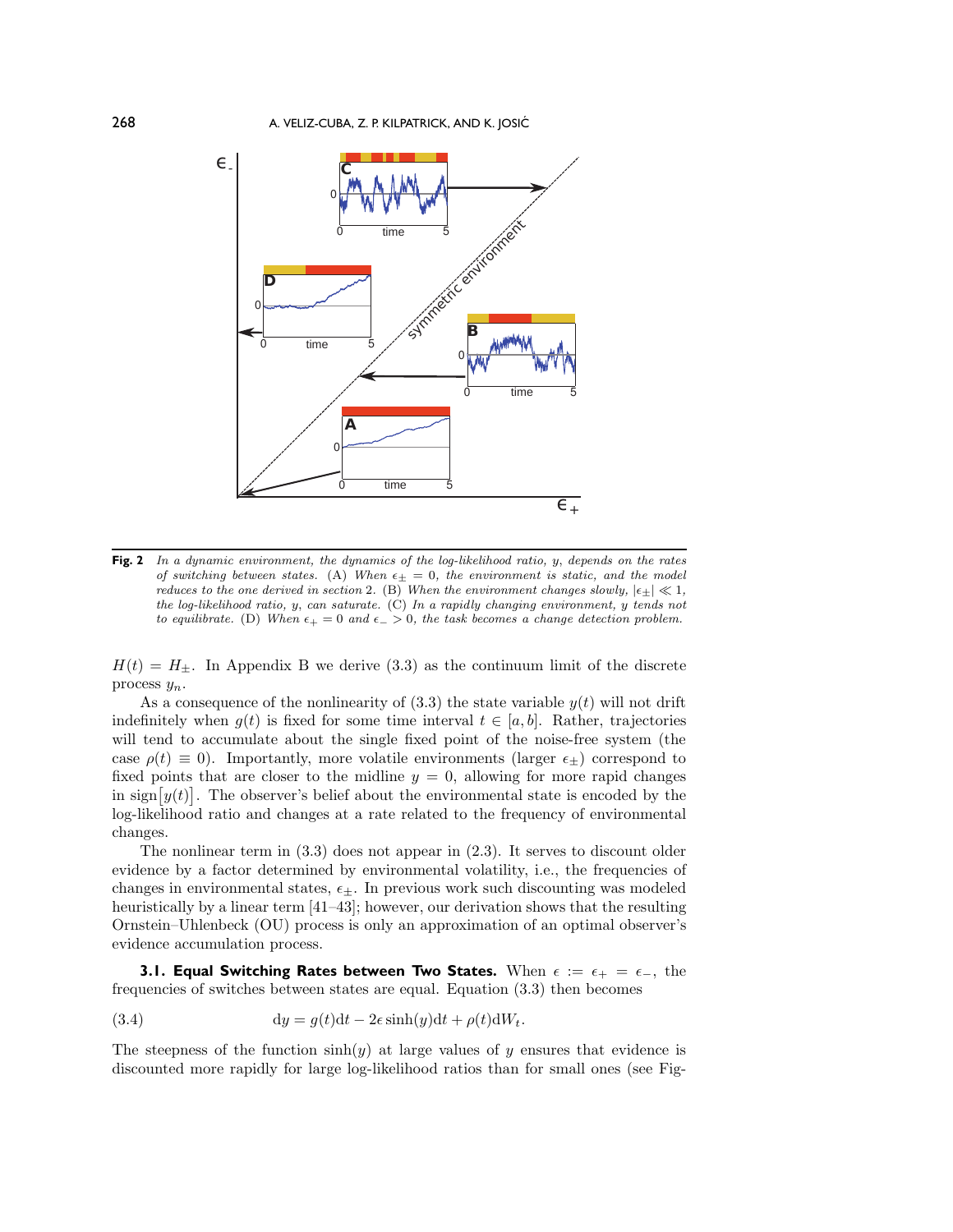ure  $4F$ , below). As a result, evidence builds up faster when y is closer to zero; i.e., the observer is more uncertain. If we rescale time using  $\tau = \epsilon t$ , the rate of switches between environmental states is unity. We obtain an equation for  $y_\tau := y(\tau/\epsilon)$ :

(3.5) 
$$
dy_{\tau} = [\tilde{g}(\tau)] d\tau - 2 \sinh(y_{\tau}) d\tau + [\tilde{\rho}(\tau)] dW_{\tau},
$$

where  $\tilde{g}(\tau) := g(t)/\epsilon = g(\tau/\epsilon)/\epsilon$  and  $\tilde{\rho}(\tau) := \rho(\tau/\epsilon)/\sqrt{\epsilon}$ . Recall that  $g(t)$  is the rate of evidence accumulation in the present state, and  $\epsilon^{-1}$  is the average time spent in each state. Hence,  $\tilde{g}(\tau) = g(t)/\epsilon$  can be interpreted as the *information gained over an average duration of the present environmental state*.

When observations follow Gaussian distributions,  $f_{\pm} \sim \mathcal{N}(\pm \mu, \sigma^2)$ , then  $g(t) =$  $\pm 2\mu^2/\sigma^2$ ,  $\rho = 2\mu/\sigma$ , and

(3.6) 
$$
dy_{\tau} = sign[\tilde{g}(\tau)]m d\tau - 2\sinh(y_{\tau})d\tau + \sqrt{2m} dW_{\tau},
$$

where  $m = 2\mu^2/(\sigma^2 \epsilon)$ . Thus, the behavior of this system is completely determined by the single parameter  $m$ , the information gain over an average environmental epoch.

We now analyze the results of two decision-making processes that utilize the loglikelihood ratio. Under the *interrogation protocol*, the observer waits until a given time  $\tau = T$  and reports sign  $[y_{\tau}(T)] = \pm 1$ . Under the *free response protocol*, we assume that the observer uses a predetermined threshold,  $\theta$ , waits until time  $\tau^*$ , at which the decision variable meets this threshold,  $|y_\tau(\tau^*)| = \theta$ , and then reports sign  $[y_\tau(\tau^*)]$ . For (3.6), the probabilities of a correct response (accuracy) under both interrogation (Figure 3A) and free response (Figure 3B) protocols increase with  $m$ . When an optimal observer is interrogated about the state of the environment at time T, the answer is determined by the sign of the log-likelihood ratio,  $y<sub>\tau</sub>$ . Since observers discount old evidence at a rate increasing with  $1/m$ , decisions are effectively based on a fixed amount of evidence, and accuracy saturates at a value smaller than 1 (Figure 3A). On the other hand, accuracy arbitrarily close to 1 can be obtained in the free response protocol by increasing the threshold  $\theta$  (Figure 3B). Equations for the case of multiple alternatives  $(N > 2)$  are provided in section 4, and increasing N decreases accuracy for a fixed decision time (Figure 3C, D).

If the environment in  $(3.6)$  remains in a single state for a long time, the loglikelihood ratio,  $y_{\tau}$ , approaches a stationary distribution,

(3.7) 
$$
\mathcal{S}_{\pm}(y_{\tau}) = K \exp\left(\pm y_{\tau} - \frac{2 \cosh(y_{\tau})}{m}\right), \quad \tilde{H}(\tau) = H_{\pm},
$$

where  $H(\tau) := H(\tau/\epsilon)$  and K is a normalization constant. Details on finding the stationary density of the Fokker–Planck equation associated with a nonlinear SDE such as (3.6) can be found in Chapter 5 of [21]. The distribution, (3.7), is concentrated around  $\bar{y}_{\tau\pm} = \pm \sinh^{-1} \frac{m}{2}$ , the fixed points of the deterministic counterpart of (3.6) obtained by setting  $W_{\tau} \equiv 0$ . Since old evidence is continuously discounted, the belief of an optimal observer tends to saturate. In contrast, no stationary distribution exists when  $\epsilon = 0$ , and the environment is static: Aggregating new evidence then always tends to increase an optimal observer's belief in one of the choices.

Since  $\mathcal{S}_{\pm}(y)$  is obtained by assuming that the environment is trapped in a single state for an extended time,  $\int_0^\infty S_+(y)dy = \int_{-\infty}^0 \mathcal{S}_-(y)dy$  provides an upper bound<br>on the accuracy (Figure 3A). To achieve accuracy a in the free response protocol (Figure 3B), we require  $|y_\tau| \geq \ln \frac{a}{1-a}$  [8]. While the threshold  $\theta = \ln \frac{a}{1-a}$  that  $y_\tau(\tau)$ must cross to obtain a specific accuracy,  $a$ , does not change with  $m$ , the time to reach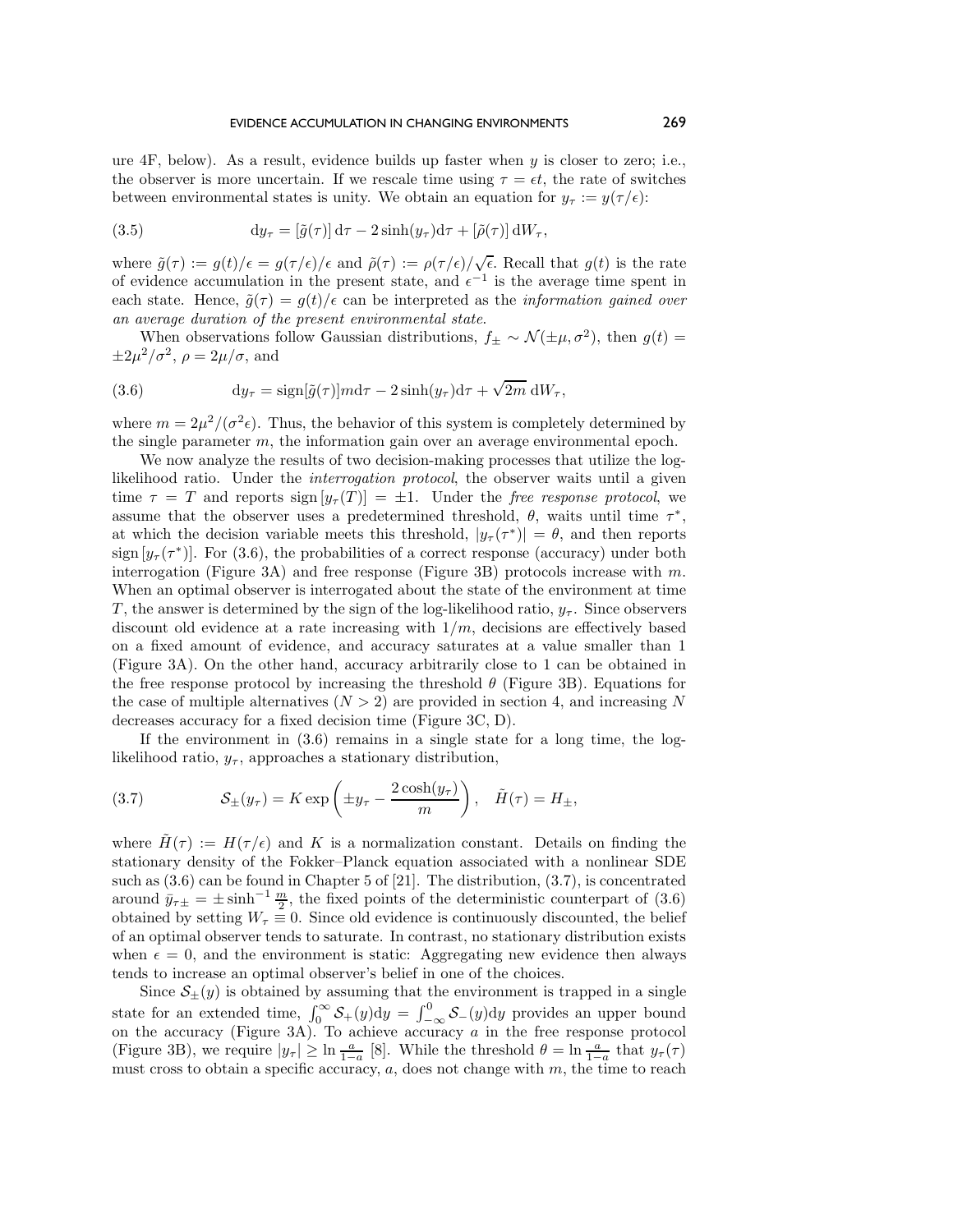

**Fig. 3** Dependence of the probability of the correct response (accuracy) on normalized information gain, m, in a symmetric environment. (A) Accuracy in an interrogation protocol increases with m and interrogation time, t, but saturates. Horizontal bars on the left indicate the accuracy when the environment is in a single state for a long time, as in (3.7). (B) When the observer responds freely, accuracy is similar but saturates at 1. The increase in accuracy with waiting time is exceedingly slow for low m. We fix  $\epsilon_{ij} \equiv \epsilon$  for all  $i \neq j$ ,  $g_i \equiv g$ , and set  $m = a/\epsilon = 20$  (C) Accuracy in an interrogation protocol decreases with the number set  $m = g/\epsilon \equiv 20$ . (C) Accuracy in an interrogation protocol decreases with the number<br>of alternatives N (see section 4 for N \ \ ) saturating at ever lower levels. (D) The free of alternatives N (see section 4 for  $N > 2$ ), saturating at ever lower levels. (D) The free response protocol results in similar behavior, but the accuracy saturates at 1. The increase in accuracy with waiting time is exceedingly slow for higher numbers of alternatives  $N$ .

this threshold increases steeply with  $a$  and decreases with  $m$ . This is partly due to the fact that for smaller m, environmental switches are rapid, causing frequent changes in the drift of  $y_\tau(\tau)$  and keeping it close to the midline  $y_\tau = 0$ .

**3.2. Linear Approximation of the SDE.** An advantage of (3.3) is that it is amenable to standard methods of stochastic analysis. We can find an accurate piecewise linear approximation to (3.3), although, for simplicity, we focus on (3.6). The piecewise OU process that models an observer that linearly discounts evidence has the form

(3.8) 
$$
dy_{\tau} = b(\text{sign}[\tilde{g}(\tau)]m d\tau + \sqrt{2m}dW_{\tau}) + \lambda y_{\tau}d\tau.
$$

For (3.8) to be the continuum limit of a linear log-likelihood update process, the drift and diffusion need to be co-scaled by the common parameter b. We begin by focusing on a linear approximation of (3.6) with the same equilibria and local stability, obtained by setting  $\lambda = -\sqrt{m^2 + 4}$  and  $b = \sqrt{1 + \frac{4}{m^2}} \sinh^{-1} \frac{m}{2}$ . Individual realizations of (3.8) and (3.6) agree in quickly changing environments (Figure 4A,  $m = 1$ ), but are less similar in slowly changing environments (Figure 4B,  $m = 10$ ; see also panel C). Thus, as observer performance improves, the nonlinear term in (3.6) becomes more important. Note that the corresponding drift-diffusion model,  $dy_{\tau} = \text{sign}(\tilde{g}(\tau)) m d\tau +$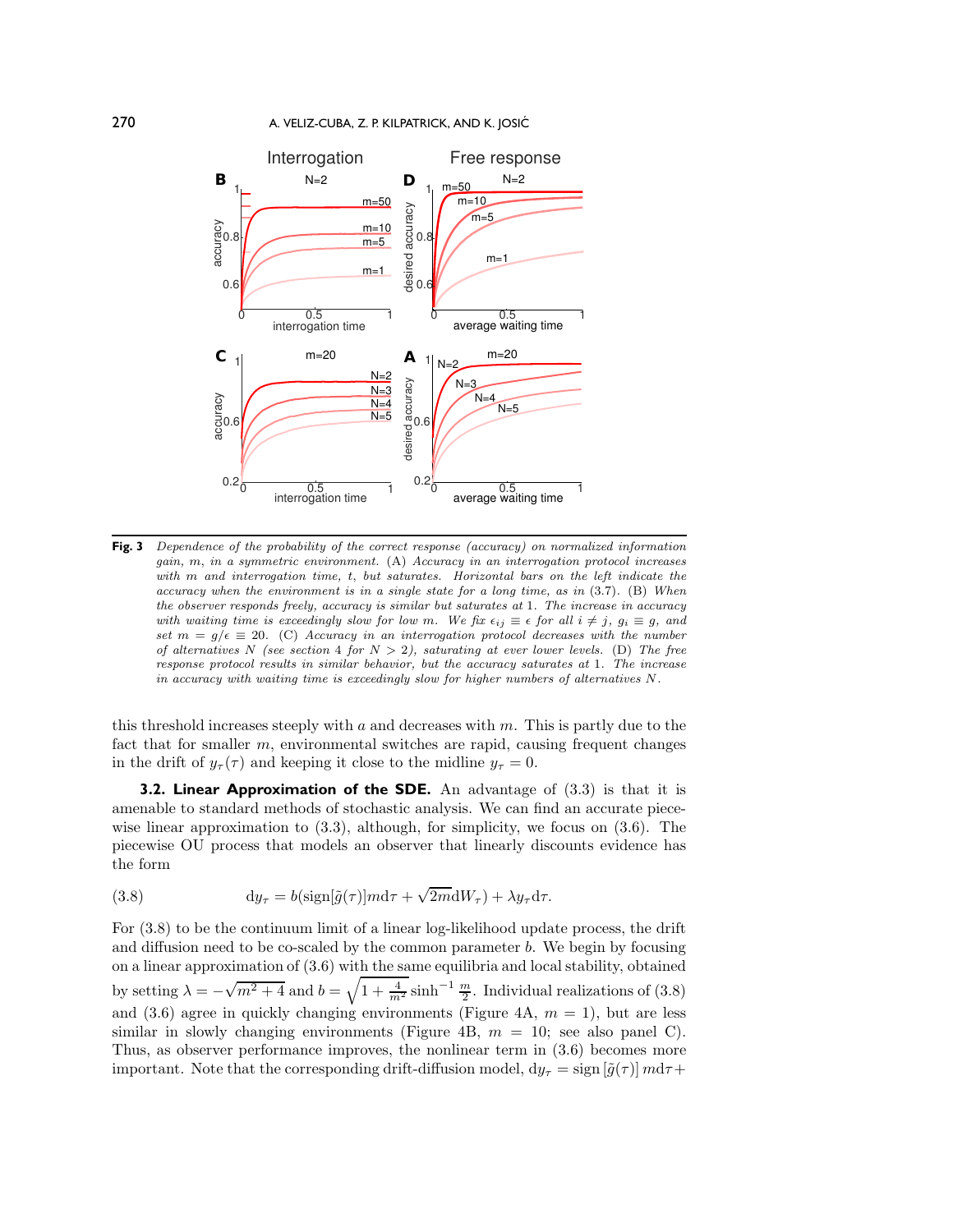

**Fig. 4** Closest linear approximations of the nonlinear SDE (3.6). (A, B) Single realizations of the nonlinear (3.6), linear approximation (3.8), and corresponding drift-diffusion model  $dy_{\tau} =$  $\sin[\tilde{q}(\tau)]m d\tau + \sqrt{2m}dW_{\tau}$ , in (A) a quickly changing environment (m = 1), and in (B) a slowly changing environment (m = 10). We used the same realizations of drift  $\tilde{g}(\tau)$  and noise  $W_{\tau}$  for all models. (C) In the interrogation protocol, accuracy increases faster in the nonlinear  $(3.6)$  than in the linear approximation  $(3.8)$ . Accuracy eventually decreases in the drift model since all evidence is weighted equally across time. (D) In the limit  $t \to \infty$ , accuracy saturates below unity in both the nonlinear model and the linear approximation. The linear model discounts evidence suboptimally and hence performs worse. (E) Accuracy under the interrogation protocol with stopping time  $\tau = 1$  for the linear model, (3.8), with leak  $\lambda$  (blue ticks:  $\lambda_{best}$ ; black tick:  $\lambda = -2$ ). Optimal  $\lambda$ -values for the linear approximation (blue curves) result in accuracy that is very close to that of the optimal nonlinear model, (3.6) (red lines). (F) Plot of  $2 \sinh(y_\tau)$  demonstrating two possible linear approximations: most accurate linear approximation from panel E (blue), and linearization of  $2\sinh(y_\tau)$  at the origin (black).

 $\sqrt{2m}dW_{\tau}$ , is qualitatively different as it lacks a restorative leak term. This difference becomes more pronounced as  $m$  increases (Figure 4C).

Equation (3.8) can be integrated explicitly using standard methods in stochastic calculus [21]. Furthermore, the accuracies of both systems saturate to a value smaller than 1 in the interrogation protocol as the interrogation time increases (Figure 4C).

This linearized approximation can differ considerably from the full nonlinear model. For instance, in the interrogation protocol the performance of an ideal observer modeled by  $(3.6)$  increases with interrogation time (Figure 4D), and accuracy approaches 1 as m diverges. In contrast, the accuracy of an observer that discounts evidence linearly limits to a value below 1 as  $m$  diverges. Indeed, this can be seen by employing the quasi–steady state approximation (fixing  $\text{sign}[\tilde{q}(\tau)]=1$ ) and computing  $\int_0^\infty \mathcal{T}(y) dy$ , where  $\mathcal{T}(y)$  is the steady state distribution of the OU process given in (3.8) with  $\lambda = -\sqrt{m^2 + 4}$  and  $b = \sqrt{1 + \frac{4}{m^2}} \sinh^{-1} \frac{m}{2}$ , to obtain

$$
U_m := \int_0^\infty \mathcal{T}(y) dy = \frac{1}{2} + \frac{1}{2} \text{erf}\left(\sqrt{\frac{m}{2\sqrt{m^2 + 4}}}\right),
$$

and  $\lim_{m \to \infty} U_m = \frac{1}{2} + \frac{1}{2} \text{erf} \frac{1}{\sqrt{2}} \approx 0.84 < 1.$ 

In general, there is a family of linear approximations to  $(3.6)$  given by  $(3.8)$ , where  $\lambda \in (-\infty, 0]$ . However, the choice of  $\lambda$  depends on the way we measure the quality of the approximation. For example, we may want to maximize decision accuracy under the interrogation policy with a specific stopping time, or maximize accuracy under the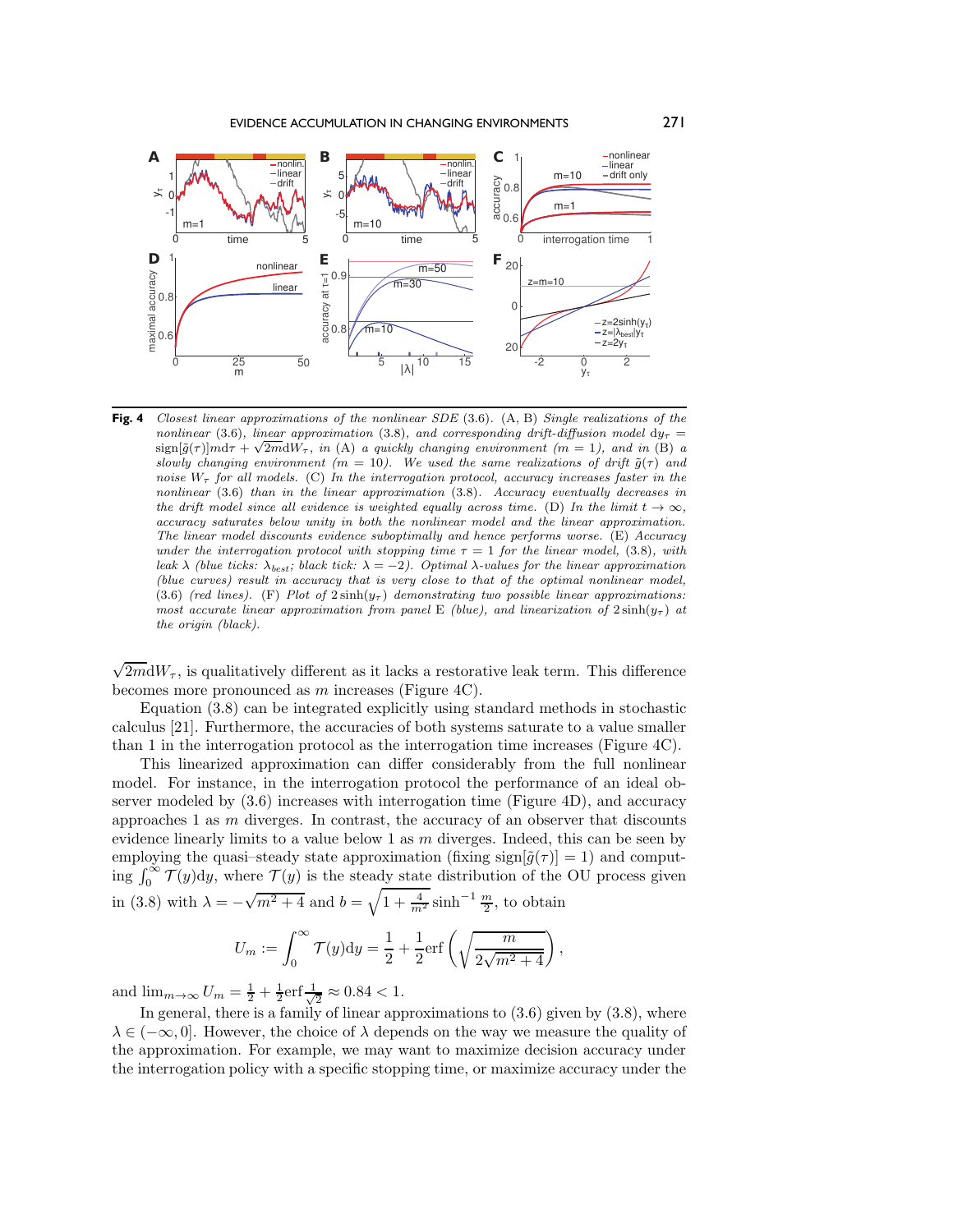

**Fig. 5** Evidence accumulation with multiple choices in a changing environment. (A) The environment switches between N states (here  $N = 3$ ). (B) Distributions  $f_i(\xi) = \Pr(\xi | H_i)$  describing the probability of observation  $\xi$  in environmental state  $H_i$  (here  $N = 3$ ). (C, D) Realization of the log-likelihood ratios  $ln(L_1/L_2)$ ,  $ln(L_2/L_3)$ ,  $ln(L_3/L_1)$  (panel C); and log-likelihoods  $\ln L_1$ ,  $\ln L_2$ ,  $\ln L_3$  (panel D).

free response policy. In general, we need numerical optimization methods to identify the  $\lambda$  that provides the best linear approximation. Without loss of generality, we can fix  $b \equiv 1$  in (3.8), since the rescaling  $z_{\tau} = y_{\tau}/b$  preserves sign  $[z_{\tau}] = \text{sign}[y_{\tau}]$  and can nx  $\theta = 1$  in (3.8), since the rescaling  $z_{\tau} = y_{\tau}/\theta$  preserves sign  $[z_{\tau}] = \text{sign}[y_{\tau}]$  and<br>eliminates b. Thus, we need only study the system  $dy_{\tau} = \text{sign}[\tilde{g}(\tau)] m d\tau + \sqrt{2m} dW_{\tau} +$ <br>and  $z_{\tau}$ . For a given m, the  $\lambda y_\tau d\tau$ . For a given m, there is a single value,  $\lambda = \lambda_{\text{best}}$ , that maximizes the accuracy of decisions after an interrogation at  $\tau = 1$  (Figure 4E). However, there is a different  $\lambda_{\text{best}}$  for each value of m. Interestingly, the best linear approximation has accuracy close to that of the nonlinear system. We note that the linear approximation at the origin ( $\lambda = -2$ ; see also Figure 4F) did not perform well. Since the accuracy has saturated at  $\tau = 1$  (Figure 4C), the optimal value of  $\lambda$  will not change significantly for larger interrogation times.

Similarly,  $\lambda_{\text{best}}$  will change with different thresholds under the free response protocol, or with other measures of performance, such as reward rate [8]. In contrast, the nonlinear model given by (3.6) reflects the log-likelihood ratio exactly. Therefore, we can use this single model for any decision that can be made optimally using the log-likelihood ratio.

**4. Multiple Alternatives in a Changing Environment.** We next extend our analysis of evidence accumulation in changing environments to the case of multiple alternatives. With multiple environmental states,  $H_i$  ( $i = 1, \ldots, N$ ), the optimal observer computes the present probability of each state (Figure 5A) from a sequence of measurements,  $\xi_{1:n}$ . Measurements have probability  $f_i(\xi_n) := \Pr(\xi_n|H_i)$  dependent on the states  $H_i$  [4, 9] (Figure 5B). We assume that the state of the environment,  $H(t)$ , changes as a memoryless process. A change from state j to i between two measurements occurs with probability  $\epsilon_{ij}\Delta t = \Pr(H(t_n) = H_i|H(t_{n-1}) = H_j)$  for  $i \neq j$ , and  $Pr(H(t_n) = H_i | H(t_{n-1}) = H_i) = 1 - \sum_{j \neq i} \Delta t \epsilon_{ji}$  (Figure 5A).

We again use sequential analysis to obtain the probabilities  $L_{n,i} = Pr(H(t))$  $H_i|\xi_{1:n}$ ) that the environment is in state  $H_i$  given observations  $\xi_{1:n}$ . The index that maximizes the posterior probability,  $\hat{i} = \text{argmax}_i L_{n,i}$ , corresponds to the most probable state, given the observations  $\xi_{1:n}$ . Following the approach above, we obtain (see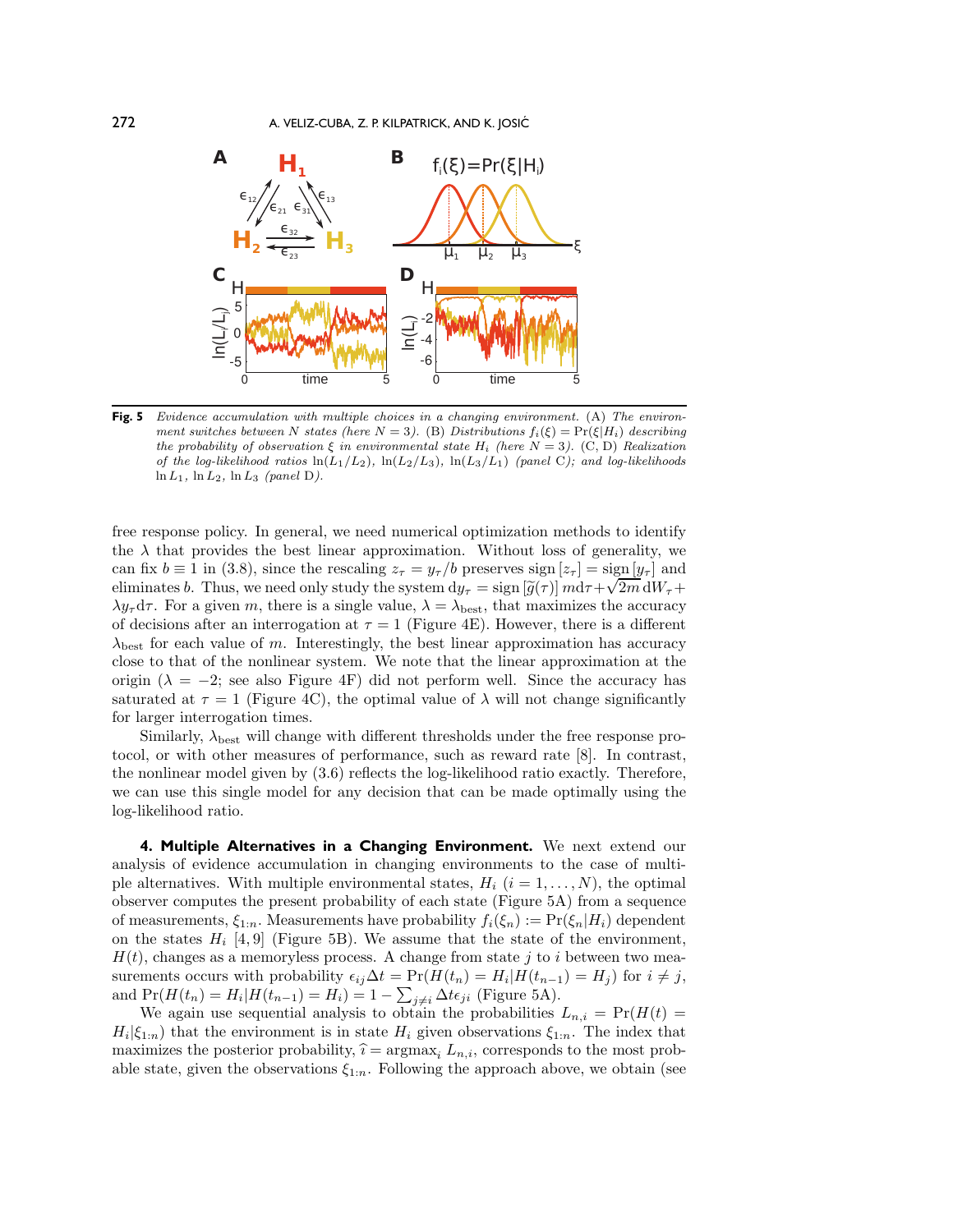Appendix D)

(4.1) 
$$
L_{n,i} = \frac{\Pr(\xi_{1:n-1})}{\Pr(\xi_{1:n})} f_i(\xi_n) \left( \left( 1 - \sum_{j \neq i} \Delta t \epsilon_{ji} \right) L_{n-1,i} + \sum_{j \neq i} \Delta t \epsilon_{ij} L_{n-1,j} \right).
$$

Again after taking logarithms,  $x_{n,i} = \ln L_{n,i}$ , we can approximate the discrete stochastic process in (4.1) with an SDE:

(4.2) 
$$
dx = g(t)dt + \Lambda(t)dW_t + K(x)dt,
$$

where the drift has components  $g_i(t) = \frac{1}{\Delta t} E_{\xi} [\ln f_i(\xi)|H(t)], \Lambda(t)\Lambda(t)^T = \Sigma(t)$  with entries  $\Sigma_{ij} = \frac{1}{\Delta t} \text{Cov}_{\xi}[\ln f_i(\xi), \ln f_j(\xi)|\vec{H}(t)],$  components of  $\mathbf{W}_t$  are independent Wiener processes and  $K(\mathbf{x}) = \sum (\epsilon_i e^{x_j - x_i} - \epsilon_i)$ . The drift a is maximized Wiener processes, and  $K_i(\mathbf{x}) = \sum_{j \neq i} (\epsilon_{ij} e^{x_j - x_i} - \epsilon_{ji})$ . The drift  $g_i$  is maximized in environmental state  $H_i$ . (Figure 5C D) in environmental state  $H_i$  (Figure 5C, D).

We can recover the case of two alternatives by setting  $N = 2$  and exchanging the numbers in  $(4.2)$  with  $\pm$  to obtain the approximating SDEs

(4.3) 
$$
dx_{\pm} = [g_{\pm}(t) + (\epsilon_{\mp}e^{x_{\mp}-x_{\pm}} - \epsilon_{\pm})]dt + dW_{\pm},
$$

where  $\langle W_i W_j \rangle = \Sigma_{ij}(t) \cdot t$  for  $i, j \in \{+, -\}.$  We obtain (3.3) by setting  $y := x_+ - x_-$ . Note that since  $x_{\pm} = \ln(L_{\pm})$  are the log-likelihoods,  $y := x_{+} - x_{-} = \ln(L_{+}/L_{-})$ is the log-likelihood ratio. Analogous expressions for the log-likelihood ratios  $y_{ij} =$  $ln(L_i/L_i)$  are derived in Appendix E. The matrix of these log-likelihood ratios quantifies how much more likely one alternative is compared to others (e.g., Figure 5C) [18].

**5. A Continuum of States in a Changing Environment.** Lastly, we consider the case of a continuum of possible environmental states. This provides a tractable model for recent experiments with observers who infer the location of a hidden, intermittently moving target from noisy observations. Evidence suggests that humans update their beliefs quickly and near optimally when observations indicate that the target has moved [29].

Suppose the environmental state,  $H(t)$ , intermittently switches between a continuum of possible states,  $H_{\theta}$ , where  $\theta \in [a, b]$ . An observer again computes the probabilities of each state from observations,  $\xi_{1:n}$ , with distributions  $f_{\theta}(\xi_n) := \Pr(\xi_n | H_{\theta}).$ The environment switches from state  $\theta'$  to state  $\theta$  between observations with transition probabilities  $\epsilon_{\theta\theta'} d\theta \Delta t := \Pr(H(t_n) = H_{\theta}|H(t_{n-1}) = H_{\theta'})$  for  $\theta \neq \theta'$ , and  $Pr(H(t_n) = H_\theta|H(t_{n-1}) = H_\theta) = 1 - \int_a^b \Delta t \epsilon_{\theta'} d\theta'$  (see Appendix F for details). From (4.1) the expression for the probabilities  $L_{n,\theta} = \Pr(H(t_n) = H_\theta | \xi_{1:n})$  is derived in Appendix F, yielding

$$
L_{n,\theta} = \frac{\Pr(\xi_{1:n-1})}{\Pr(\xi_{1:n})} f_{\theta}(\xi_n) \left( \left( 1 - \int_a^b \Delta t \epsilon_{\theta' \theta} d\theta' \right) L_{n-1,\theta} + \int_a^b \Delta t \epsilon_{\theta \theta'} L_{n-1,\theta'} d\theta' \right).
$$

We again approximate the logarithms of the probabilities,  $\ln L_{n,\theta}$ , by a temporally continuous process,

(5.1) 
$$
\mathrm{d}x_{\theta}(t) = g_{\theta}(t)\mathrm{d}t + \mathrm{d}\widehat{W}_{\theta}(t) + K_{\theta}(x(t))\mathrm{d}t,
$$

where  $x = (x_{\theta})_{\theta \in [a,b]}$ ,  $g_{\theta}(t) = \frac{1}{\Delta t} E_{\xi} [\ln f_{\theta}(\xi)|H(t)], \hat{W}_{\theta}$  is a spatiotemporal noise term with mean zero and covariance function given by

$$
\Sigma_{\theta\theta'}(t) = \frac{1}{\Delta t} \text{Cov}_{\xi} \left[ \ln f_{\theta}(\xi), \ln f_{\theta'}(\xi) | H(t) \right],
$$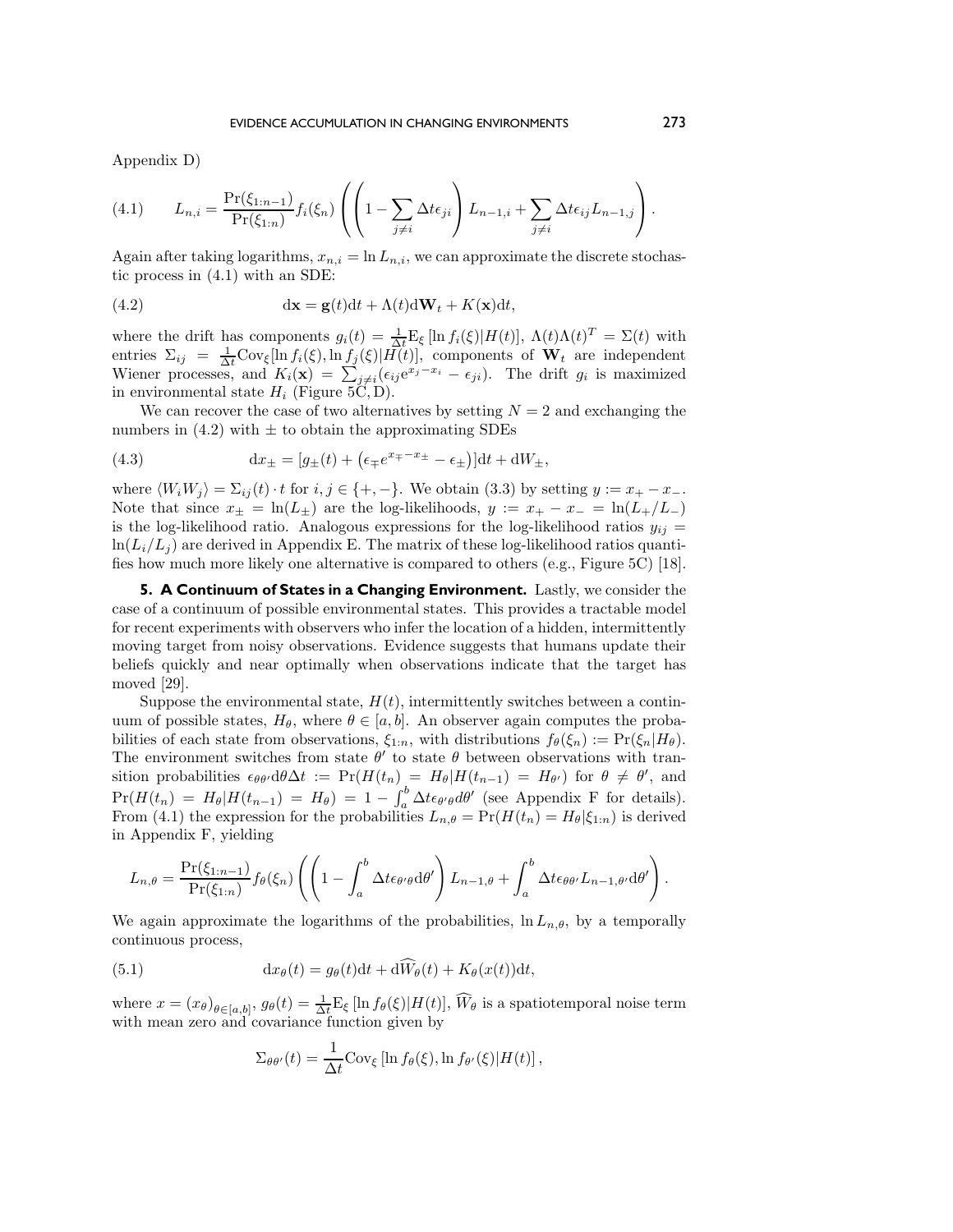

**Fig. 6** Evidence accumulation with a continuum of choices. The observer infers the state of the environment,  $H_{\theta}$ , where  $\theta \in [-1, 1]$ , and the state changes at discrete points in time. (A) In slowly changing environments, the distribution of the log probabilities,  $x_{\theta}$ , can nearly<br>caughtrate between switches. (Solid line represents the true state of the environment at time equilibrate between switches. (Solid line represents the true state of the environment at time  $t$ . For clarity, we show results of simulations without noise,  $\hat{W}_\theta \equiv 0.0$ . (B) In quickly<br>changing environments the distribution does not have time to equilibrate between switches changing environments, the distribution does not have time to equilibrate between switches.  $(C)$  In slowly changing environments, the most probable state of the environment,  $\hat{\theta}(t) =$ <br>  $\sum n \sinh u$ ,  $\hat{\theta}(t)$  (thin lines) fluctuates, around the true value (thick line)  $(D)$  In quickly  $argmax_{\theta} x_{\theta}(t)$  (thin lines), fluctuates around the true value (thick line). (D) In quickly changing environments,  $\theta(t)$  fluctuates more widely, as it is in a transient state much of the<br>time time.

and  $K_{\theta}(x) = \int_a^b (\epsilon_{\theta\theta'}e^{x_{\theta'}-x_{\theta}} - \epsilon_{\theta'\theta}) d\theta'$  is an interaction term describing the discounting process.

The drift  $g_{\theta}(t)$  is maximal when  $\theta$  agrees with the present environmental state. The most likely state, given observations up to time t, is  $\theta(t) = \arg\max_{\theta} x_{\theta}(t)$ .

In slowly changing environments, the log probability  $x_{\theta}(t)$  *nearly* equilibrates to a distribution with a well-defined peak between environmental switches (Figure 6A). This does not occur in quickly changing environments (Figure 6B). However, each logarithm  $x_{\theta}(t)$  approaches a stationary distribution if the environmental state remains fixed for a long time. The term  $K_{\theta}(x)$  in (5.1) causes rapid departure from this quasi-stationary density when the environment changes, a mechanism proposed in [29].

Even when the environment is stationary for a long time, noise in the observations stochastically perturbs the log probabilities,  $x_{\theta}(t)$ , over the environmental states. This leads to fluctuations in the estimate  $\theta(t)$  of the most probable alternative (Figure 6C, D). Thus, as opposed to the case of a discrete space of  $N$  alternatives, the observer's estimate of the most probable choice will change continuously, fluctuating about the continuum of possible alternatives. Unless changes are too rapid, the peak of the log probability distribution,  $\theta(t)$ , fluctuates around the true environmental state and tracks abrupt changes in  $H_{\theta}(t)$ . This is in line with recent observations in human behavioral data [22, 29].

**6. A Neural Implementation of an Optimal Observer.** Previous neural models of decision making typically relied on mutually inhibitory neural networks [10, 30, 43, 46], with each population representing one alternative. These models match the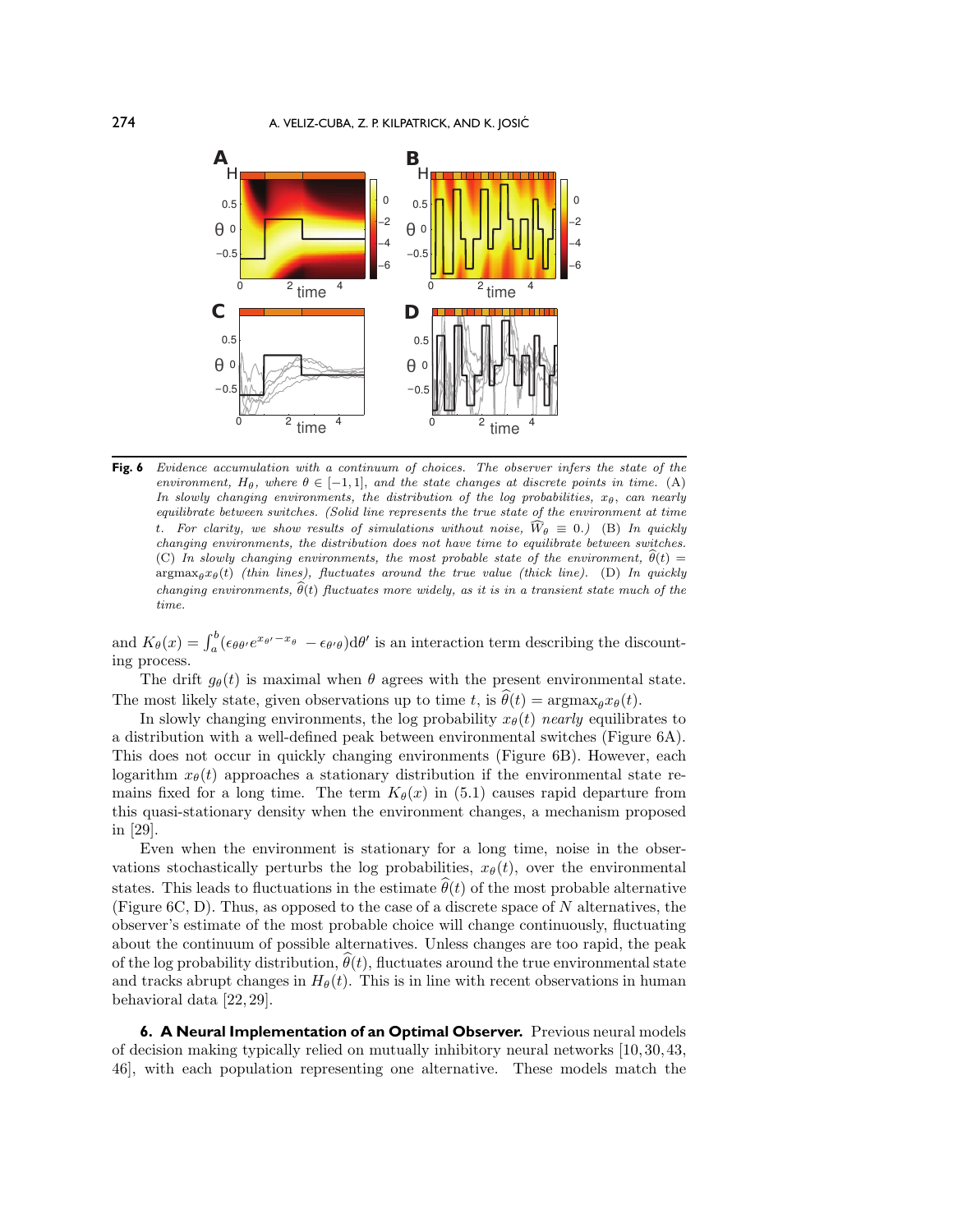recorded neural activity and responses of monkeys performing two-alternative forcedchoice decision tasks, where single trial stimuli have stationary statistics [24]. Even when reward rates are varied across trials, animals can adjust their behavior near optimally from trial to trial in ways that are well captured by mutually inhibitory models [20]. Interestingly, these networks also provide a plausible model of decision making in house-hunting honeybee swarms [33]. In previous studies, it has been shown that a single fixed point can be stabilized in linear population models, as long as the strength of mutual inhibition is weaker than the leak of individual populations [8, 10, 43]. As we will show, a complementary approach in linear population models is to consider a mutually excitatory network, with arbitrary leak in individual populations. As with the linear approximations discussed above, such models perform suboptimal inference in changing environments, but can approach the performance of the ideal nonlinear discounting process given by (3.3).

Optimal inference in dynamic environments with two states,  $H_+$  and  $H_-,$  can be performed by mutually excitatory nonlinear neural populations with activities (firing rates)  $r_+$  and  $r_-$  evolving according to

(6.1a) 
$$
dr_{+} = [I_{+}(t) - \alpha r_{+} + F_{+}(r_{-} - r_{+})] dt + dW_{+},
$$

(6.1b) 
$$
dr_{-} = [I_{-}(t) - \alpha r_{-} + F_{-}(r_{+} - r_{-})] dt + dW_{-},
$$

where the transfer functions are  $F_{\pm}(x) = -\alpha x/2 + \epsilon_{\mp} e^x - \epsilon_{\pm}$ , the mean input  $I_{\pm}(t) = I_{\pm}^{0}$  when  $H(t) = H_{\pm}$  and vanishes otherwise, and  $W_{\pm}$  are Wiener processes representing the variability in the input signal with covariance defined as in (4.3) (see Appendix D). Thus,  $I_{\pm}(t)dt + dW_{\pm}$  represents the total input to population  $r_{\pm}$ . When  $\alpha > 0$  and is sufficiently small, population activities are modulated by self-inhibition/leak, and mutual excitation (Figure 7A). The parameter  $\alpha$  determines the leak in each individual population, which depends on both the time constants and recurrent architecture of the local network [46]. The difference  $y = r_{+} - r_{-}$  evolves according to the SDE for the log-likelihood ratio, (3.3). In the limit of a stationary environment,  $\epsilon_{\pm} \to 0$ , we obtain a linear integrator  $dr_{\pm} = [I_{\pm} dt + dW_{\pm}] - \alpha (r_{+} + r_{-}) dt/2$ , as in previous studies [8, 30].

To show that the populations mutually excite each other, we set  $W_+ = W_- = 0$ and study the dynamics in the vicinity of the fixed points of  $(6.1)$ . When the environment has not changed for a long time, (6.1) approaches a fixed point  $(\bar{r}_+,\bar{r}_-)$ with

$$
(\bar{r}_{+},\bar{r}_{-})=\left(\frac{I_{+}^{0}+\epsilon_{-}e^{-\bar{y}_{+}}-\epsilon_{+}}{\alpha}+\frac{\bar{y}_{+}}{2},\frac{\epsilon_{+}e^{\bar{y}_{+}}-\epsilon_{-}}{\alpha}-\frac{\bar{y}_{+}}{2}\right),\,
$$

when  $I_+(t) = I_+^0$  and  $I_-(t) = 0$ , and

$$
(\bar{r}_{+}, \bar{r}_{-}) = \left(\frac{\epsilon_{-}e^{-\bar{y}_{-}} - \epsilon_{+}}{\alpha} + \frac{\bar{y}_{-}}{2}, \frac{I^{0}_{-} + \epsilon_{+}e^{\bar{y}_{-}} - \epsilon_{-}}{\alpha} - \frac{\bar{y}_{-}}{2}\right),
$$

when  $I_+(t) = 0$  and  $I_-(t) \equiv I^0_-,$  where

$$
\bar{y}_{\pm} = \ln \left[ \frac{\pm I_{\pm}^0 + \epsilon_- - \epsilon_+}{2\epsilon_+} + \sqrt{ \frac{(\pm I_{\pm}^0 + \epsilon_- - \epsilon_+)^2}{4\epsilon_+^2} + \frac{\epsilon_-}{\epsilon_+}} \right].
$$

Note that by increasing (decreasing)  $\alpha$ , the fixed points  $(\bar{r}_+,\bar{r}_-)$  move closer to (farther from) the origin  $(0, 0)$ . To determine the sign of the coupling near these fixed points,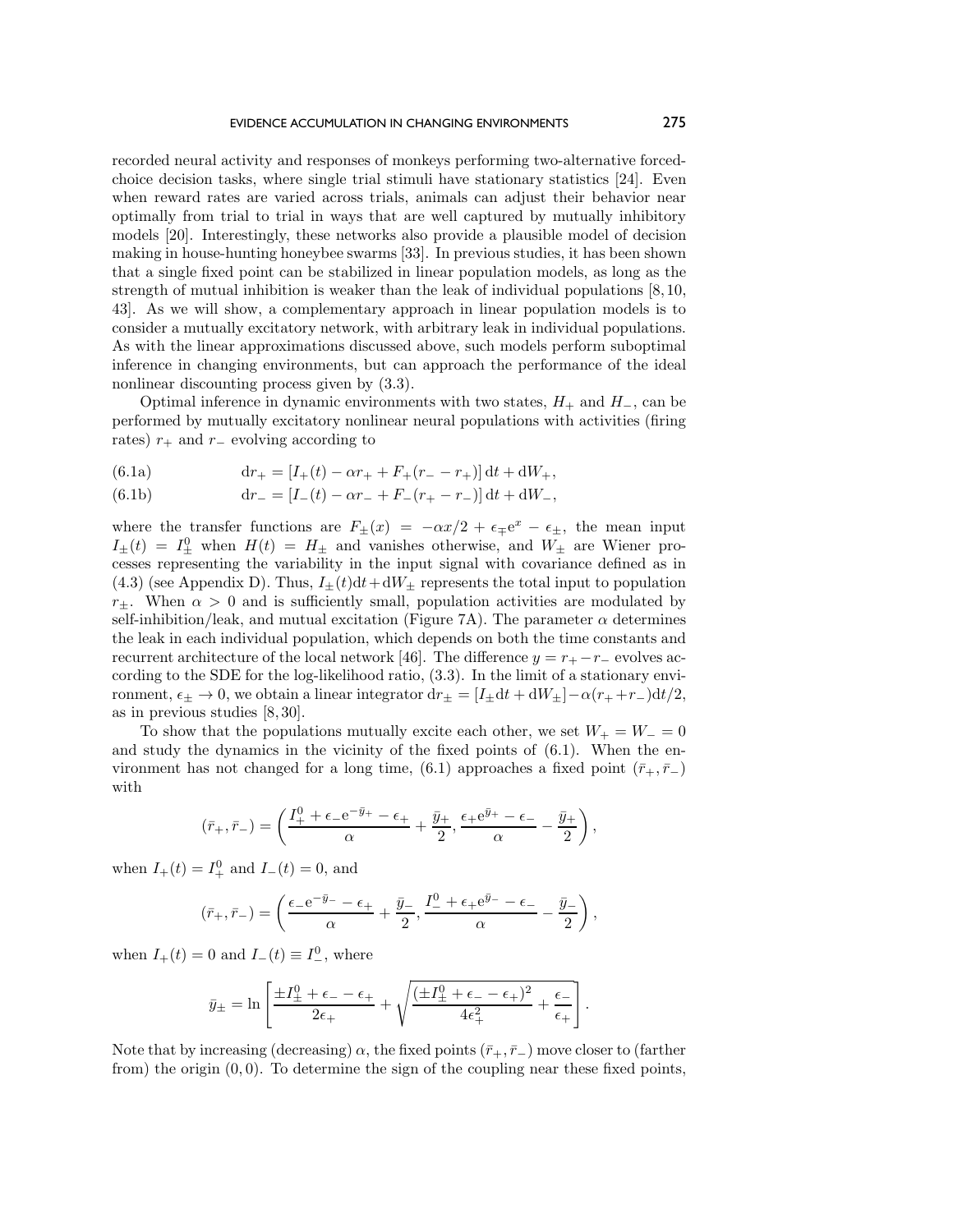

**Fig. 7** Neural population models of evidence accumulation. (A) Two populations  $u_{\pm}$  receive a fluctuating stimulus with mean  $I_{\pm}$ ; they are mutually coupled by excitation (circles) and locally affected by inhibition/leak (flat ends). When  $I_+ > 0$ , the fixed point of the system has coordinates satisfying  $x_+ > x_-$ , as shown in the plots of the associated potentials. (B) Taking and has a flat potential function. (C) With  $N = 3$  alternatives, three populations coupled<br>by mutual excitation can still optimally integrate the inputs  $I_{1,2,2}$ , rapidly switching between  $\epsilon_{\pm} \rightarrow 0$  in (6.1) generates a mutually inhibitory network that perfectly integrates inputs  $I_{\pm}$ by mutual excitation can still optimally integrate the inputs  $I_{1,2,3}$ , rapidly switching between the fixed point of the system in response to environmental changes.

note that the Jacobian matrix of  $(F_+, F_-)$  has the form

(6.2) 
$$
J(r_+,r_-)=\begin{bmatrix} \alpha/2-\epsilon_{-}e^{r_{-}-r_{+}} & -\alpha/2+\epsilon_{-}e^{r_{-}-r_{+}}\\ -\alpha/2+\epsilon_{+}e^{r_{+}-r_{-}} & \alpha/2-\epsilon_{+}e^{r_{+}-r_{-}} \end{bmatrix}.
$$

For  $\epsilon_{\pm} > 0$ , taking  $\alpha < 2 \min\{\epsilon_{-}e^{-\bar{y}}, \epsilon_{+}e^{\bar{y}}\}\$  will guarantee that the sign of the Jacobian matrix is  $\begin{bmatrix} - & + \\ + & - \end{bmatrix}$  in a region that contains the fixed point. This corresponds to a neural network with self-inhibition/leak and mutual excitation, as illustrated in Figure 7A.

We can compare our results to previous studies of linear connectionist models [8, 10, 43] by deriving a linear rate model that best accumulates evidence in changing environments. To do so, we focus on the best linear approximation of the log-likelihood ratio, given by (3.8). We have shown that when the coefficients of the linear models are tuned appropriately, their accuracy is remarkably close to that of the full nonlinear model (Figure 4E). Assuming symmetric switching ( $\epsilon_{\pm} \equiv \epsilon$ ), the following system describes a linear rate model that can be mapped to the linear (3.8):

(6.3a) 
$$
dr_{+} = [I_{+}(t) - \kappa r_{+} + \gamma r_{-}] dt + dW_{+},
$$

(6.3b) 
$$
dr_{-} = [I_{-}(t) - \kappa r_{-} + \gamma r_{+}] dt + dW_{-}.
$$

Here  $\kappa > 0$  denotes the leak in each population's activity, and  $\gamma > 0$  is the strength of mutual excitation between populations. Selecting  $I_{\pm}(t) = I_0$  when  $H(t) = H_{\pm}$ and zero otherwise, it can be shown that the system will tend to the quasi-equilibria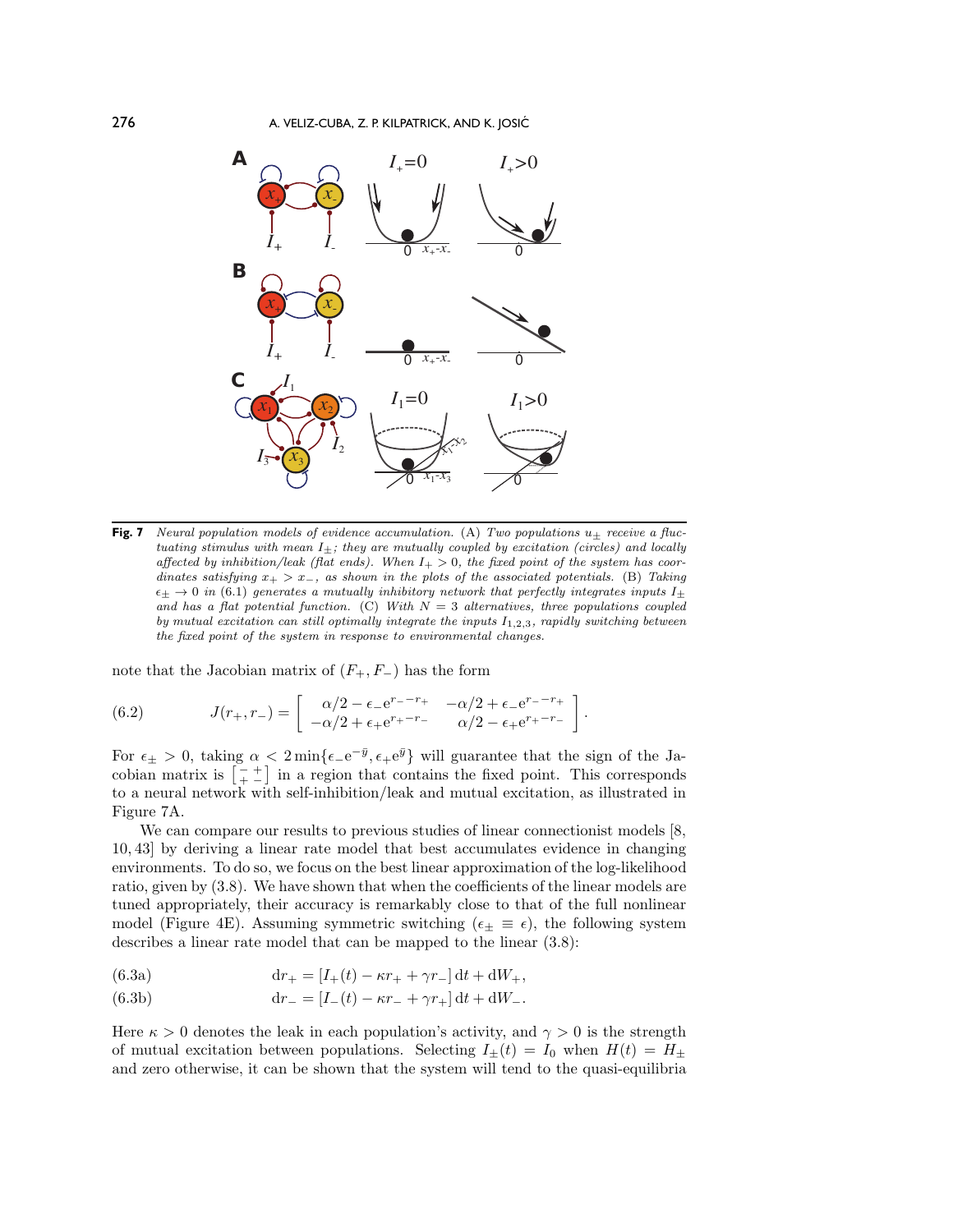$(r_+, r_-) = \frac{I_0}{\kappa^2 - \gamma^2} \cdot (\kappa, \gamma)$  and  $\frac{I_0}{\kappa^2 - \gamma^2} \cdot (\gamma, \kappa)$  in either case. Stability of these fixed points is given by the nonzero eigenvalue  $\lambda = -(\kappa + \gamma) < 0$ , so these quasi-equilibria are always attractive. Note also that the reduced SDE for the difference  $y = r_+ - r_$ will take the form  $dy = [I_d(t) - (\kappa + \gamma)y] dt + dW_d$ , where  $I_d(t) = I_+(t) - I_-(t)$  and  $W_d = W_+ - W_-,$  which matches the form of (3.8). Thus, in addition to the large leak in mutually inhibitory networks [8, 10, 43], linear population networks with mutual excitation possess a stable fixed point for arbitrary leak  $\kappa$  and mutual excitation  $\gamma$ . Any particular decision task has an optimal  $\lambda$  in (3.8). Thus, a linear neural network could be trained to learn this best evidence discounting rate if supplemented with a plasticity rule that properly tunes the excitation strength  $\gamma$ .

Returning to the nonlinear model given by (6.1), the dynamics is matched to the timescale of the environment determined by  $\epsilon_{\pm}$ , and solutions approach stationary distributions if input is constant. The network's dynamics is very sensitive to changes in inputs, a feature absent in population models with winner-take-all dynamics [48]. Even when  $\epsilon$  is small, (6.1) has a single attracting state determined by the mean inputs  $I_{\pm}^{0}$ . We illustrate the response of the model to inputs using potentials (Figure 7A). In contrast to the single attractor of  $(6.1)$ , mutually inhibitory models can possess a neutrally stable line attractor that integrates inputs ( $\epsilon_{\pm} \equiv 0$ , Figure 7B) [27].

We can extend our results to  $N > 2$ . In [4], the reliability of motion information was assumed to vary during a trial, and the optimal model encoded the posterior probability distribution over the possible stimulus space. Here, we assume the true hypothesis,  $H(t)$ , changes in time. For an arbitrary but finite number of possible alternatives,  $\{H_1,\ldots,H_N\}$ , decisions can be performed optimally by neural populations  $(r_1,\ldots,r_N)$  coupled by mutual excitation,

(6.4) 
$$
\mathrm{d}r_i = \left[I_i(t) - \alpha r_i + \sum_{j \neq i} F_{ij}(r_j - r_i)\right] \mathrm{d}t + \mathrm{d}\widehat{W}_i(t),
$$

where the mean input is  $I_i(t) = I_i^0$  when  $H(t) = H_i$  and 0 otherwise, and the noise vector  $(\mathrm{d}\widehat{W}_1(t),\ldots,\mathrm{d}\widehat{W}_N(t))^T = \Lambda(t)\mathrm{d}\mathbf{W}_t$  describes input noise with  $\Lambda(t)$  defined as in (4.2). Population firing rates are again determined by inhibition/leak within each population and excitation between populations as described by the arguments of the firing rate function

$$
F_{ij}(r) = -\alpha r/N + \epsilon_{ij} e^r - \epsilon_{ji}.
$$

In this case coupling between populations is again excitatory (Figure 7C).

Note that, as in the case of  $N = 2$  alternatives, taking the limit of (6.4) as  $\epsilon_{ij} \rightarrow 0$ , we obtain linear integrators [30]

$$
dr_i = \left[I_i(t) - \alpha \sum_{j=1}^{N} r_j/N\right] dt + d\widehat{W}_i(t).
$$

The nonlinear population rate models described by (6.1) and (6.4) react rapidly, but not instantaneously, to changes in their inputs. Recent evidence suggests that in monkeys the activity of single neurons in the parietal cortex exhibits jumps, rather than a gradual increase as previously suggested [26]. Furthermore, the performance of rats and humans discriminating the direction of auditory click sequences can be optimally fit by a pulse-accumulating mechanism with zero noise [11]. However, the activity of a population of cells encoding behavior may still ramp upward or downward.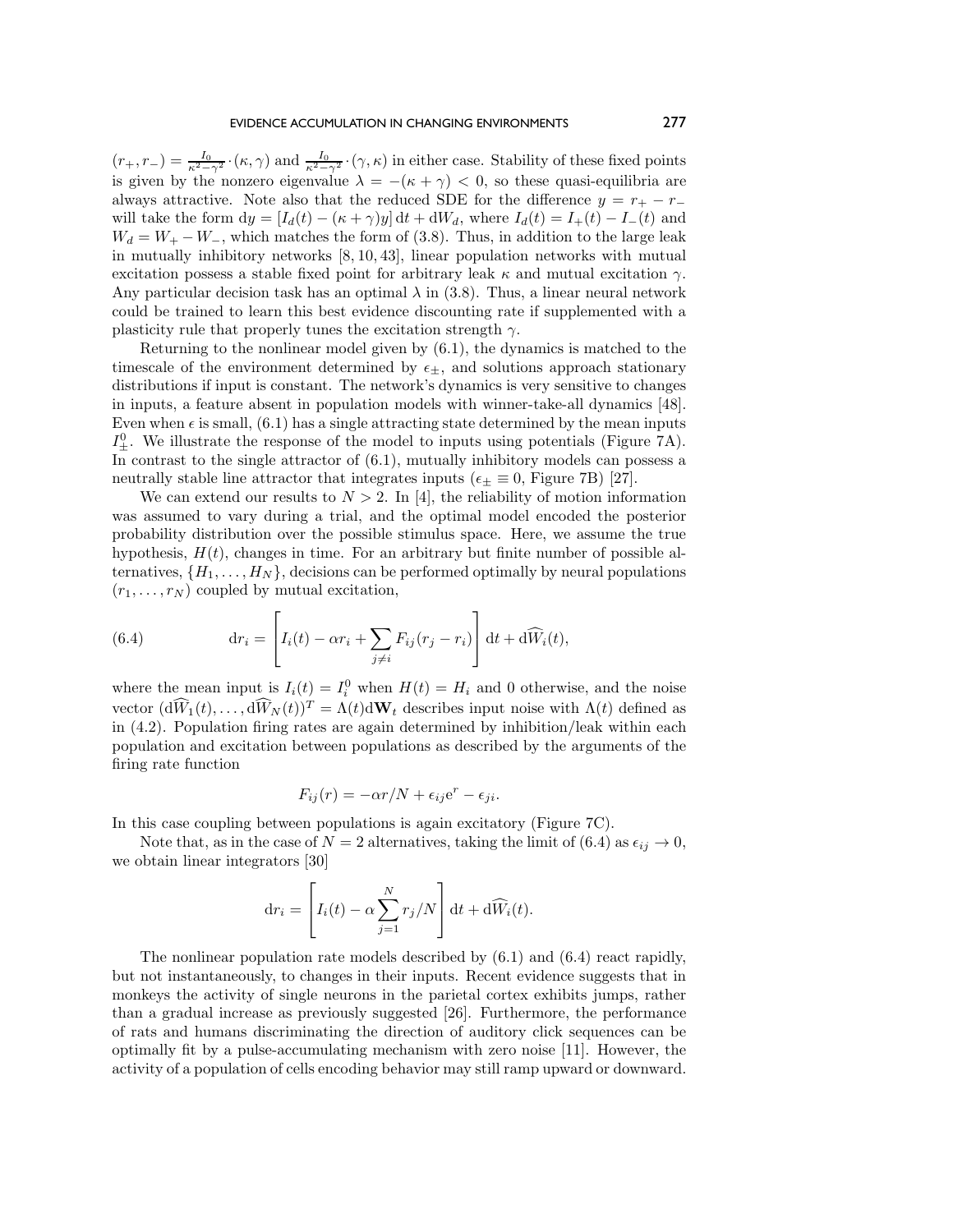**7. Discussion.** We have derived a nonlinear stochastic model of optimal evidence accumulation in changing environments. Importantly, the resulting SDE is not an OU process, as suggested by previous heuristic models [35,41,43]. Rather, an exponential nonlinearity allows for optimal discounting of old evidence, and rapid adjustment of decision variables following environmental changes. As a result, the certainty of an optimal observer tends to saturate, even if the environment happens to be stuck in a single state for long periods of time.

We have made several assumptions about the model to simplify the derivations. Our ideal observer is assumed to be aware both of the uncertainty of their own measurements and of the frequency with which the environment changes. A more realistic model would require that a naive observer learn the underlying volatility of the environment. Modeling the case of initially unknown transition rates leads to hierarchical models that identify the location of change points [47]. However, this approach quickly grows in computational complexity, since the probability of change points is determined by accounting for all possible transition histories [1]. We also assumed that changes in the environment follow a memoryless process. In more general cases, we would not be able to obtain a recursive equation for the probability of a state. An ideal observer would have to use all previous observations at each step, rather than integrating the present observation with the posterior probability obtained with the previous observation. This process cannot be approximated by an SDE.

Sequential sampling in dynamic environments with two states has been studied previously in special cases, such as adapting spiking models, capable of responding to environmental changes [16]. Likelihood update procedures have also been proposed for multiple alternative tasks in the limit  $\epsilon_{ij} \rightarrow 0$  [2, 18], but their dynamics was not analyzed. A related case of a temporally changing context has also been examined [40]. One important conclusion of our work is that  $m = g/\epsilon$ , the information gain over the characteristic environmental timescale, is the key parameter determining the model's dynamics and accuracy. It is easy to show that equivalent parameters govern the dynamics of likelihoods of multiple choices. This allows for a straightforward approximation of the nonlinear model by a linear SDE, which can be analyzed fully.

Models of evidence accumulation are of interest in disciplines ranging from neuroscience and robotics to psychology and economics. They can help us understand how decisions are made in cells, animals, ecological groups, and social networks. We presented a principled derivation of a series of nonlinear stochastic models amenable to stochastic analysis and have used quasi-static approximations, first passage techniques, and dimensional analysis to examine their dynamics. Thus we have built a bridge between classic models in signal detection theory and nonlinear stochastic processes. Continuous stochastic models have been very useful in interpreting human decision making in static environments [8, 24]. Dynamic environments offer a promising future direction for theory and experiments to probe the biophysical mechanisms that underlie decisions.

**Appendices.** In these appendices, we present the derivations for the probability update formulas and their approximations discussed in the main text. We begin by deriving the update expression for the probability ratio,  $R_n$ , in the case of two alternatives in a changing environment. The result is a nonlinear recursive equation. Subsequently, we show how to approximate the log-likelihood ratio,  $y_n = \ln R_n$ , using an SDE. To make the approximation precise, it is key to view the discrete equation for  $y_n$  as a family of equations parameterized by the time interval,  $\Delta t$ , over which each observation,  $\xi_n$ , is made [8]. Furthermore, we extend our derivations to multiple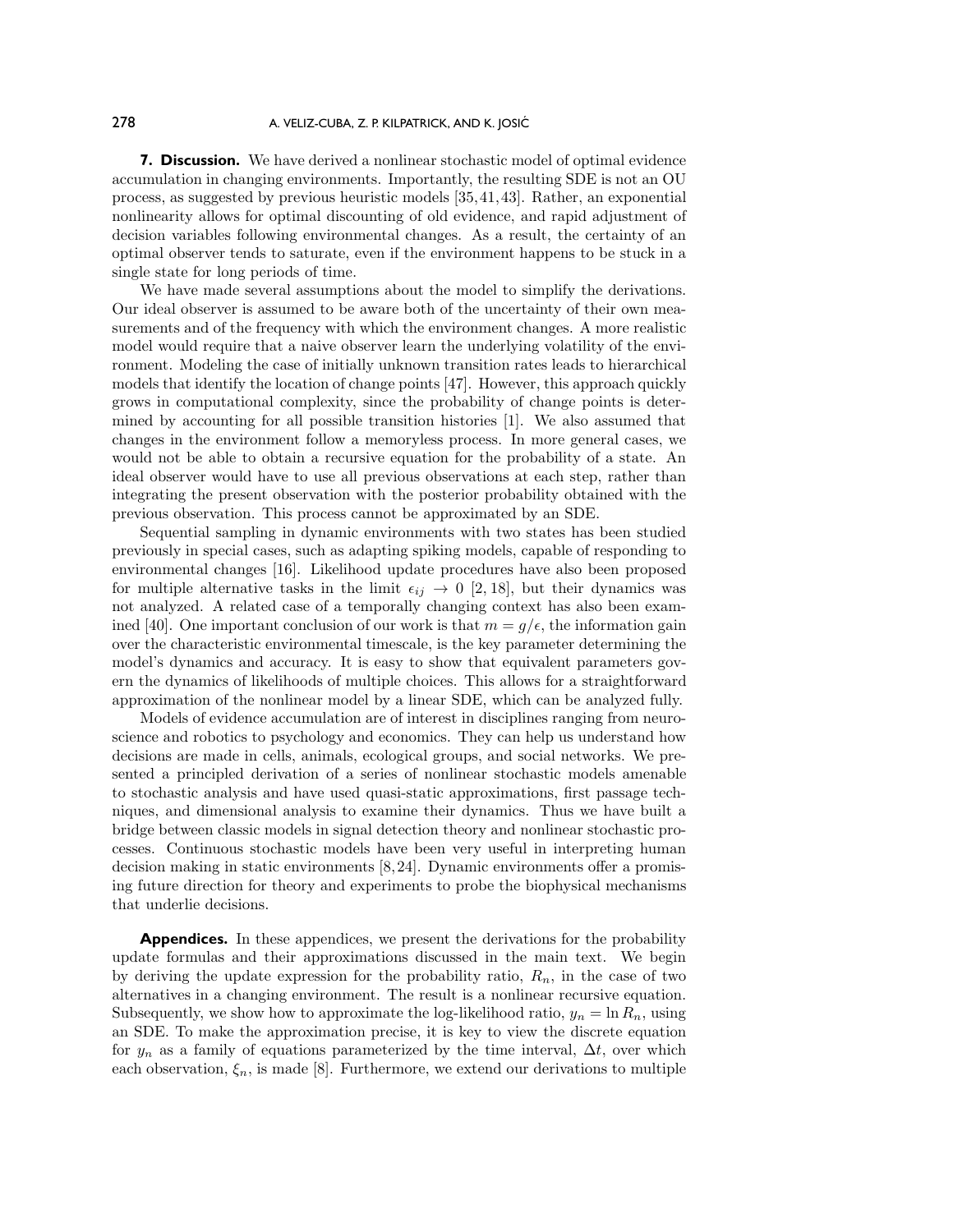$(N > 2)$  alternatives and show that the log probability updates can be approximated by a nonlinear system of SDEs in the continuum limit. With the appropriate scaling of the probabilities,  $f_i(\xi) = \Pr(\xi|H_i)$ , we can make precise the correspondence between the discrete and continuum models of posterior probability evolution. Lastly, we present a derivation for the stochastic integrodifferential equation that represents the log probability for a continuum of possible environmental states,  $\theta \in [a, b]$ .

Note that throughout the appendices, we use notation involving a subscript  $\Delta t$ . This helps us define a family of stochastic processes indexed by the spacing between observations  $\Delta t = t_n - t_{n-1}$ . For instance,  $f_{\Delta t,\pm}(\xi)$  represents the probability of an observation,  $\xi$ , in environmental state  $H_{\pm}$  (or, in the language of statistics, when hypothesis  $H_{\pm}$  holds). This probability changes with the timestep  $\Delta t$ . This approach allows us to properly take the continuum limit  $\Delta t \rightarrow 0$ . However, for simplicity we refrain from using this notation in the main text. Rather, we treat the limiting SDEs as approximations of discrete update processes. Also, we slightly abuse notation and write  $f_i(\xi) = \Pr(\xi | H_i)$ , even when  $\xi$  is a continuous random variable.

**Appendix A. Likelihood Ratio for Two Alternatives.** We begin by deriving the recursive update equation for the probabilities  $L_{n,\pm} := \Pr(H(t_n) = H_{\pm}|\xi_{1:n})$ associated with each alternative  $H_{\pm}$ , where each observation (measurement),  $\xi_i$ , is made at time  $t_i$ . This is the probability that alternative  $H_{\pm}$  is true at time  $t_n$ , given that the series of observations  $\xi_{1:n}$  has been made. Importantly, the underlying truth changes stochastically, and in a memoryless way, with transition probabilities given by  $\epsilon_{\Delta t, \pm} := \Pr(H(t_n) = H_{\mp}|H(t_{n-1}) = H_{\pm}),$  so that  $\Pr(H(t_n) = H_{\pm}|H(t_{n-1}) =$  $H_{\pm})=1 - \epsilon_{\Delta t,\pm}$ . We begin by examining the probability  $L_{n,+}$  associated with the alternative  $H_+$ . Using Bayes' rule and the law of total probability (Chapter 3 in [37]) we can relate the current probability,  $L_{n,+}$ , to the conditional probabilities at the time of the previous observation,  $t_{n-1}$ ,

$$
L_{n,+} = \frac{1}{\Pr(\xi_{1:n})} \sum_{s=\pm} \Pr(\xi_{1:n}|H(t_n) = H_+, H(t_{n-1}) = H_s)
$$
  
 
$$
\times \Pr(H(t_n) = H_+, H(t_{n-1}) = H_s),
$$

marginalizing over the joint distribution for the current,  $H(t_n)$ , and previous,  $H(t_{n-1})$ , environmental states. Next, we can apply the definition of the conditional probability  $Pr(H(t_n) = H_+|H(t_{n-1}) = H_s)$  to write

$$
L_{n,+} = \frac{1}{\Pr(\xi_{1:n})} \sum_{s=\pm} \Pr(\xi_{1:n}|H(t_n) = H_+, H(t_{n-1}) = H_s)
$$
  
 
$$
\times \Pr(H(t_n) = H_+|H(t_{n-1}) = H_s)\Pr(H(t_{n-1}) = H_s).
$$

Furthermore, we can split the joint condition on the first term by using the fact that the probability of making an observation  $\xi_n$  is independent of  $H(t_{n-1})$  when we condition on the present state  $H(t_n) = H_+$  of the environment, so  $Pr(\xi_{1:n}|H(t_n) =$  $H_+, H(t_{n-1}) = H_s$ ) = Pr( $\xi_n|H(t_n) = H_+$ )Pr( $\xi_{1:n-1}|H(t_{n-1}) = H_s$ ) and

$$
L_{n,+} = \frac{1}{\Pr(\xi_{1:n})} \sum_{s=\pm} \Pr(\xi_n | H(t_n) = H_+) \Pr(\xi_{1:n-1} | H(t_{n-1}) = H_s)
$$
  
 
$$
\times \Pr(H(t_n) = H_+ | H(t_{n-1}) = H_s) \Pr(H(t_{n-1}) = H_s).
$$

Lastly, we apply Bayes' rule to switch the order of  $Pr(\xi_{1:n-1}|H(t_{n-1}) = H_s)$ , yielding terms involving  $L_{n-1,s} = \Pr(H(t_{n-1}) = H_s | \xi_{1:n-1})$ . In addition, we use  $\Pr(H(t_n) =$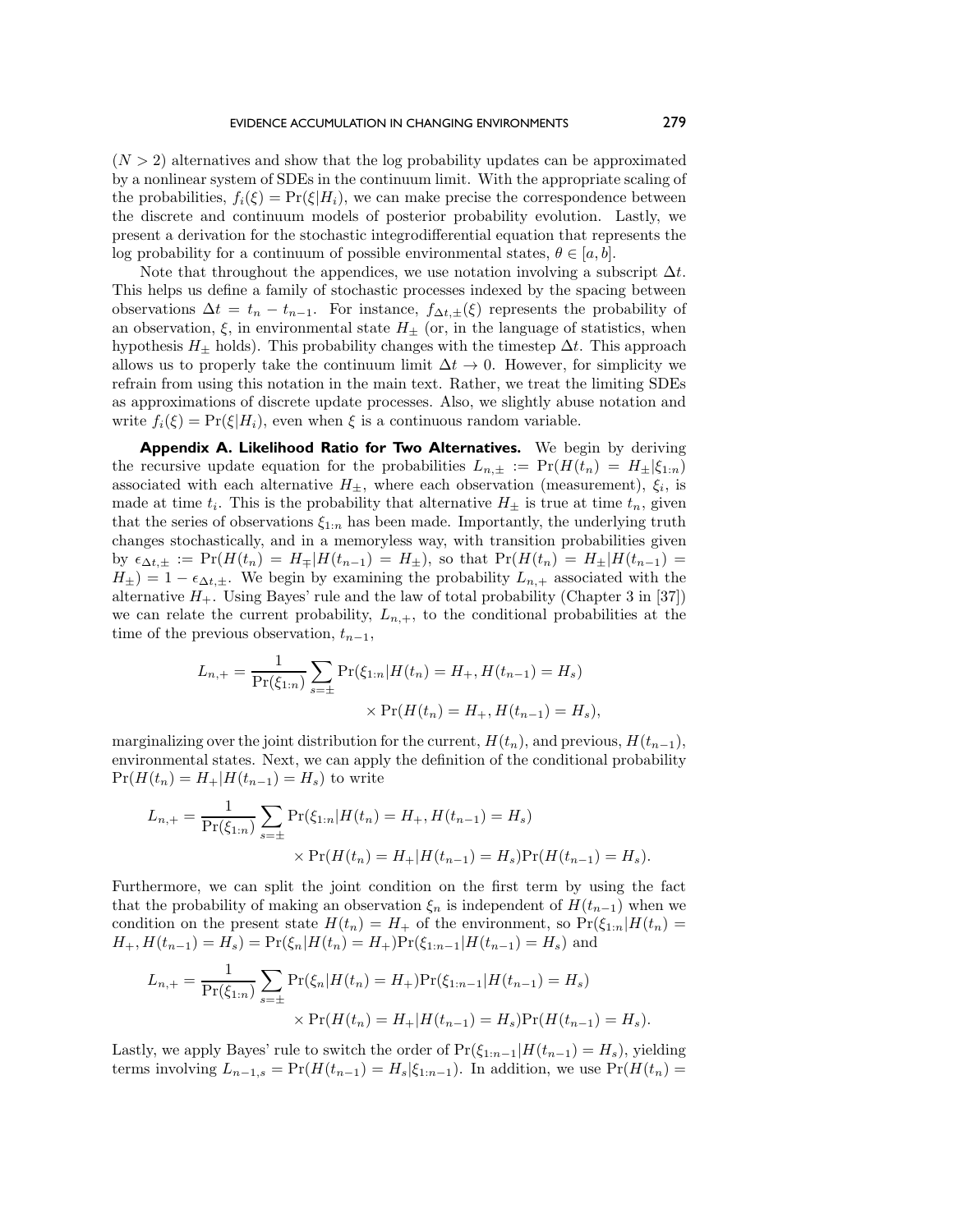$H_+|H(t_{n-1}) = H_+)=1 - \epsilon_{\Delta t,+}$  and  $Pr(H(t_n) = H_+|H(t_{n-1}) = H_-) = \epsilon_{\Delta t,-}$ , so that

(A.1) 
$$
L_{n,+} = \frac{\Pr(\xi_{1:n-1}) \Pr(\xi_n | H(t_n) = H_+)}{\Pr(\xi_{1:n})} \left( (1 - \epsilon_{\Delta t,+}) L_{n-1,+} + \epsilon_{\Delta t,-} L_{n-1,-} \right),
$$

where  $L_{0,+} = Pr(H(t_0) = H_+).$ 

Similarly, we can obtain an update equation for the probability  $L_{n,-}$  of the alternative  $H_$  at time  $t_n$ :

(A.2) 
$$
L_{n,-} = \frac{\Pr(\xi_{1:n-1}) \Pr(\xi_n | H(t_n) = H_-)}{\Pr(\xi_{1:n})} (\epsilon_{\Delta t,+} L_{n-1,+} + (1 - \epsilon_{\Delta t,-}) L_{n-1,-}),
$$

where  $L_{0,-} = Pr(H(t_0) = H_-.$ 

From (A.1) and (A.2), the ratio  $R_n = L_{n,+}/L_{n,-}$  is readily seen to satisfy the recursive equation

(A.3) 
$$
R_n = \frac{f_{\Delta t,+}(\xi_n)}{f_{\Delta t,-}(\xi_n)} \frac{(1 - \epsilon_{\Delta t,+})R_{n-1} + \epsilon_{\Delta t,-}}{\epsilon_{\Delta t,+}R_{n-1} + 1 - \epsilon_{\Delta t,-}},
$$

where  $f_{\Delta t,\pm}(\xi_n) = \Pr(\xi_n | H(t_n) = H_{\pm})$  is the distribution for each choice parameterized by the timestep  $\Delta t = t_n - t_{n-1}$ , and  $R_0 = \frac{\Pr(H_+, t_0)}{\Pr(H_-, t_0)}$ .

**Appendix B. The Continuum Limit for the Log-Likelihood Ratio of Two Alternatives.** In this section, we derive a continuum equation for the log-likelihood ratio  $y_n := \ln R_n$ . We will proceed by first defining a family of stochastic difference equations for  $y_n$ , which are parameterized by the timestep,  $\Delta t = t_n - t_{n-1}$ , between pairs of observations. By choosing an appropriate parameterization, we obtain a continuum limit that is an SDE. To begin, we divide both sides of  $(A.3)$  by  $R_{n-1}$  and take logarithms to yield

(B.1) 
$$
y_n - y_{n-1} = \ln \frac{f_{\Delta t,+}(\xi_n)}{f_{\Delta t,-}(\xi_n)} + \ln \frac{1 - \epsilon_{\Delta t,+} + \epsilon_{\Delta t,-}e^{-y_{n-1}}}{1 - \epsilon_{\Delta t,-} + \epsilon_{\Delta t,+}e^{y_{n-1}}}.
$$

Following [7, 8], we assume that the time interval between individual observations,  $\Delta t$ , is small. Denote by  $\Delta y_n = y_n - y_{n-1}$  the change in the log-likelihood ratio due to the observation at time  $t_n$ . By assumption, the probability that the environment changes between two observations scales linearly with  $\Delta t$  up to higher order terms, so that  $\epsilon_{\Delta t,\pm} := \Delta t \epsilon_{\pm} + o(\Delta t)$ . Omitting higher order terms in  $\Delta t$ , (B.1) can then be rewritten as

$$
\Delta y_n = \ln \frac{f_{\Delta t,+}(\xi_n)}{f_{\Delta t,-}(\xi_n)} + \ln(1 + \Delta t(-\epsilon_+ + \epsilon_- e^{-y_{n-1}})) - \ln(1 + \Delta t(-\epsilon_- + \epsilon_+ e^{y_{n-1}})).
$$

Since we assumed  $\Delta t \ll 1$ , we can use the approximation  $\ln(1 + a) \approx a$ , which is valid to linear order in  $|a| \ll 1$ . We also assume that the change in the log-likelihood ratio,  $\Delta y_n$ , is small over the time interval  $\Delta t$ , so  $y_{n-1}$  can be replaced by  $y_n$  on the right-hand side of the equation. We obtain

$$
\Delta y_n \approx \ln \frac{f_{\Delta t,+}(\xi_n)}{f_{\Delta t,-}(\xi_n)} + \Delta t (\epsilon_-(e^{-y_n} + 1) - \epsilon_+(1 + e^{y_n}))
$$
  
=  $\mathbf{E}_{\xi} \left[ \ln \frac{f_{\Delta t,+}(\xi_n)}{f_{\Delta t,-}(\xi_n)} \middle| H(t_n) \right] + \left( \ln \frac{f_{\Delta t,+}(\xi_n)}{f_{\Delta t,-}(\xi_n)} - \mathbf{E}_{\xi} \left[ \ln \frac{f_{\Delta t,+}(\xi_n)}{f_{\Delta t,-}(\xi_n)} \middle| H(t_n) \right] \right)$   
(B.2)  

$$
+ \Delta t (\epsilon_-(e^{-y_n} + 1) - \epsilon_+(1 + e^{y_n})),
$$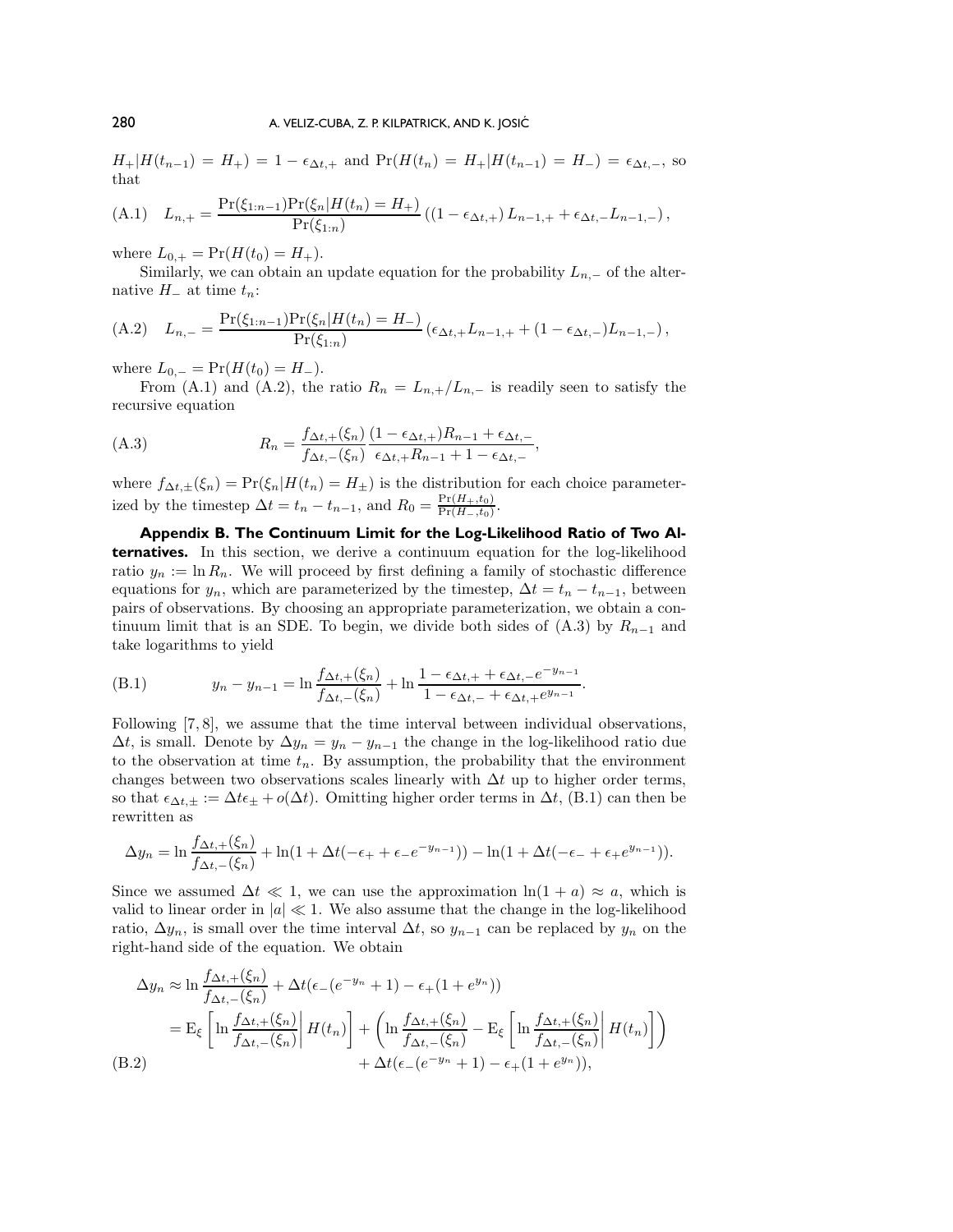where we have conditioned on the state of the environment,  $H(t_n) = H_{\pm}$  at time  $t_n$ . Replacing the index  $n$  with the time  $t$ , we can therefore write

(B.3) 
$$
\Delta y_t \approx \Delta t g_{\Delta t}(t) + \sqrt{\Delta t} \rho_{\Delta t}(t) \eta + \Delta t (\epsilon_-(e^{-y_t} + 1) - \epsilon_+(1 + e^{y_t})),
$$

where  $\eta$  is random variable with standard normal distribution, and

(B.4) 
$$
g_{\Delta t}(t) := \frac{1}{\Delta t} \mathbf{E}_{\xi} \left[ \ln \frac{f_{\Delta t,+}(\xi)}{f_{\Delta t,-}(\xi)} \middle| H(t) \right],
$$

$$
\rho_{\Delta t}^{2}(t) := \frac{1}{\Delta t} \text{Var}_{\xi} \left[ \ln \frac{f_{\Delta t,+}(\xi)}{f_{\Delta -}(\xi)} \middle| H(t) \right].
$$

As before,  $E_{\xi} [F(\xi) | H(t)]$  is the expectation of  $F(\xi)$  when  $\xi$  is drawn from the distribution  $f_{\pm}(\xi)$  associated with the current state  $H(t) = H_{\pm}$ . Clearly, the drift  $g_{\Delta t}$ and variance  $\rho_{\Delta t}^2$  will diverge or vanish unless  $f_{\Delta t,\pm}(\xi)$  are scaled appropriately in the  $\Delta t \rightarrow 0$  limit. We discuss different ways of introducing such a scaling in the next section.

Assuming that we have well-defined limits  $g(t) := \lim_{\Delta t \to 0} g_{\Delta t}(t)$  and  $\rho^2(t) :=$  $\lim_{\Delta t \to 0} \rho_{\Delta t}^2(t)$ , the discrete-time stochastic process, (B.3), approaches the SDE

(B.5) 
$$
dy = g(t)dt + \rho(t)dW_t + (\epsilon_-(e^{-y} + 1) - \epsilon_+(1 + e^y))dt,
$$

where  $W_t$  is a standard Wiener process. This limit holds in the sense of distributions. Roughly, the smaller  $\Delta t$  is, the closer the distributions of the random variables  $y_n$ and  $y(t_n)$ , whose evolutions are described by (B.1) and (B.5), respectively. This correspondence can be made precise using the Donsker invariance principle (p. 520 in  $[6]$ ).

In sum, (B.5) can be viewed as an approximation of the logarithm of the likelihood ratio whose evolution is given exactly by  $(A.3)$ . For a fixed interval  $\Delta t$ , the parameters of the two equations are related via (B.4), and  $\epsilon_{\Delta t,\pm}/\Delta t = \epsilon_{\pm}$ .

**Appendix C. Precise Correspondence.** We now discuss two approaches in which the correspondence between  $(B.1)$  and  $(B.5)$  can be made exact. We choose a specific scaling for the drift and variance arising from each observation,  $\xi_n$ . Suppose that over the time interval  $\Delta t$ , an observation,  $\xi_n$ , is a result of r $\Delta t$  separate observations—for example, the measurement of the direction of  $r\Delta t$  different moving dots [24]. In this case the estimate of the average of the individual measurements e.g., the average of the velocities of dots in a display—will have both a mean and a variance that increase linearly with  $\Delta t$ .

As a concrete example we can compute  $q(t)$  and  $\rho(t)$  in SDE (B.5) when observations,  $\xi_n$ , follow normal distributions with mean and variance scaled by  $\Delta t$ ,

$$
f_{\Delta t,\pm}(\xi) = \frac{1}{\sqrt{2\pi\Delta t\sigma^2}} e^{-(\xi - \Delta t\mu_{\pm})^2/(2\Delta t\sigma^2)}.
$$

Using  $(B.4)$ , it is then straightforward to compute  $[7, 8]$ 

$$
g_{\Delta t}(t) = \pm \frac{(\mu_{+} - \mu_{-})^2}{2\sigma^2} = g_{\pm},
$$
  

$$
\rho_{\Delta t}^2(t) = \frac{(\mu_{+} - \mu_{-})^2}{\sigma^2} = \rho^2,
$$

and note that  $g(t) \in \{g_+, g_-\}$  is a telegraph process (e.g., p. 77 in [21]), with the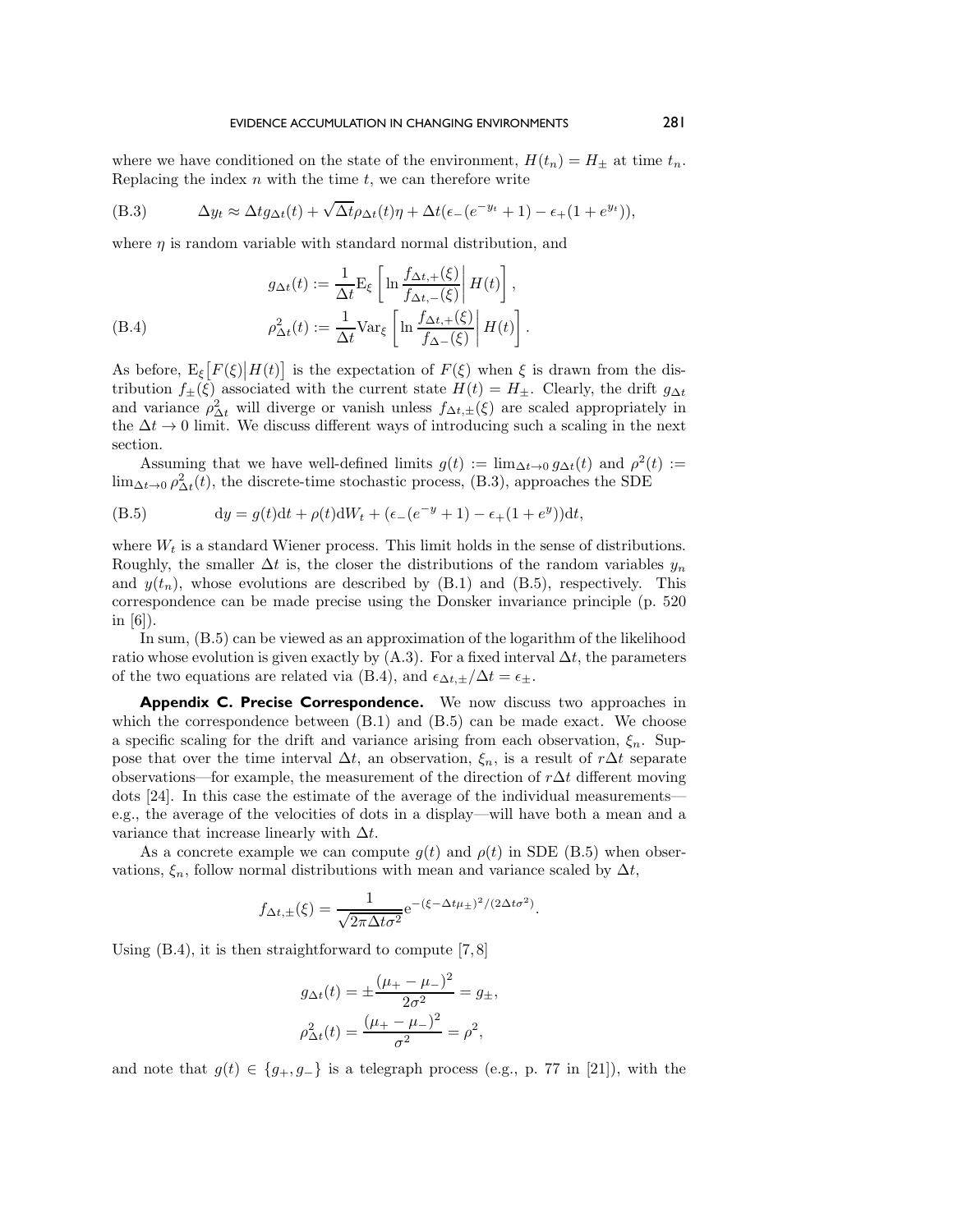probability masses  $P(g_{\pm}, t)$  evolving according to the master equation  $P_t(g_{\pm}, t)$  $\mp \epsilon_+ P(g_+, t) \pm \epsilon_- P(g_-, t)$ . In this case  $\rho^2(t) = \rho^2$  remains constant.

More generally, we can obtain an identical result by considering that each observation made on a time interval consists of a number of subobservations, each with statistics that scale with the length of the interval and the number of subobservations. We define a family of stochastic processes parameterized by  $k$ , the number of subobservations made in an interval of length  $\Delta t$ . As above, when  $k = 1$ , we assume that an observation  $\xi_n$  is the result of r $\Delta t$  separate observations. Assuming r is large, note that for  $k > 1$  each of the k subobservations contains roughly  $r_k = |r\Delta t/k|$ observations with mean and variance that scale linearly with  $r_k \propto \Delta t/k$ . We can achieve this by approximating  $\ln \frac{f_{\Delta t,+}(\xi_n)}{f_{\Delta t,-}(\xi_n)}$  in (B.2) by the family of stochastic processes parameterized by  $k$  [8]:

$$
\sum_{l=1}^k \frac{\Delta t}{k} \ln \frac{f_+(\xi_l)}{f_-(\xi_l)} + \sum_{l=1}^k \frac{\sqrt{\Delta t}}{\sqrt{k}} \left( \ln \frac{f_+(\xi_l)}{f_-(\xi_l)} - \mathbf{E}_{\xi} \left[ \ln \frac{f_+(\xi)}{f_-(\xi)} \middle| H(t) \right] \right).
$$

The scaling in this approximation guarantees that the drift is given by the limit

$$
g(t) = \lim_{\Delta t \to 0} g_{\Delta t}(t) = \lim_{\Delta t \to 0} \frac{1}{\Delta t} \mathbf{E}_{\xi} \left[ \ln \frac{f_{\Delta t, +}(\xi)}{f_{\Delta t, -}(\xi)} \middle| H(t) \right] = \mathbf{E}_{\xi} \left[ \ln \frac{f_{+}(\xi)}{f_{-}(\xi)} \middle| H(t) \right]
$$

and the variance

$$
\rho^{2}(t) = \lim_{\Delta t \to 0} \rho^{2}_{\Delta t} = \lim_{\Delta t \to 0} \frac{1}{\Delta t} \text{Var}_{\xi} \left[ \ln \frac{f_{\Delta t,+}(\xi)}{f_{\Delta t,-}(\xi)} \middle| H(t) \right] = \text{Var}_{\xi} \left[ \ln \frac{f_{+}(\xi)}{f_{-}(\xi)} \middle| H(t) \right].
$$

Furthermore, as  $k \to \infty$ , by the central limit theorem,

$$
\Delta y_t \approx \sum_{l=1}^k \frac{\Delta t}{k} \ln \frac{f_+(\xi_l)}{f_-(\xi_l)} + \sum_{l=1}^k \frac{\sqrt{\Delta t}}{\sqrt{k}} \left( \ln \frac{f_+(\xi_l)}{f_-(\xi_l)} - \mathbf{E}_{\xi} \left[ \ln \frac{f_+(\xi)}{f_-(\xi)} \right| H(t) \right) + \Delta t (\epsilon_-(e^{-y_t} + 1) - \epsilon_+(1 + e^{y_t}))
$$

converges in distribution to

$$
\Delta y_t \approx \Delta t g(t) + \sqrt{\Delta t} \rho(t) \eta + \Delta t (\epsilon_-(e^{-y_t} + 1) - \epsilon_+(1 + e^{y_t})),
$$

where  $\eta$  is a standard normal random variable. Taking the limit  $\Delta t \rightarrow 0$  yields (B.5). When observations follow Gaussian distributions,  $f_{\pm} \sim \mathcal{N}(\pm \mu, \sigma^2)$ , then  $g(t) =$  $\pm 2\mu^2/\sigma^2$ ,  $\rho = 2\mu/\sigma$ , and

$$
dy = [g(t) + (\epsilon_-(e^{-y} + 1) - \epsilon_+(1+e^y))] dt + \rho dW,
$$

where  $dW$  is a standard white noise process.

**Appendix D. Continuum Limit for Log Probabilities with Multiple Alternatives.** We now describe the calculation of the continuum limit of the recursive system defining the evolution of the probabilities  $L_{n,i} = Pr(H(t_n) = H_i | \xi_{1:n})$  of one among multiple alternatives (environmental states),  $H_i$ ,  $i = 1, \ldots, N$ . The state of the environment and, equivalently, the correct choice at time  $t$  again change stochastically. We assume that the transitions between the alternatives are memoryless, with transition rates  $\epsilon_{\Delta t,ij} := \Pr(H(t_n) = H_i | H(t_{n-1}) = H_j)$ . Using Bayes' rule and rearranging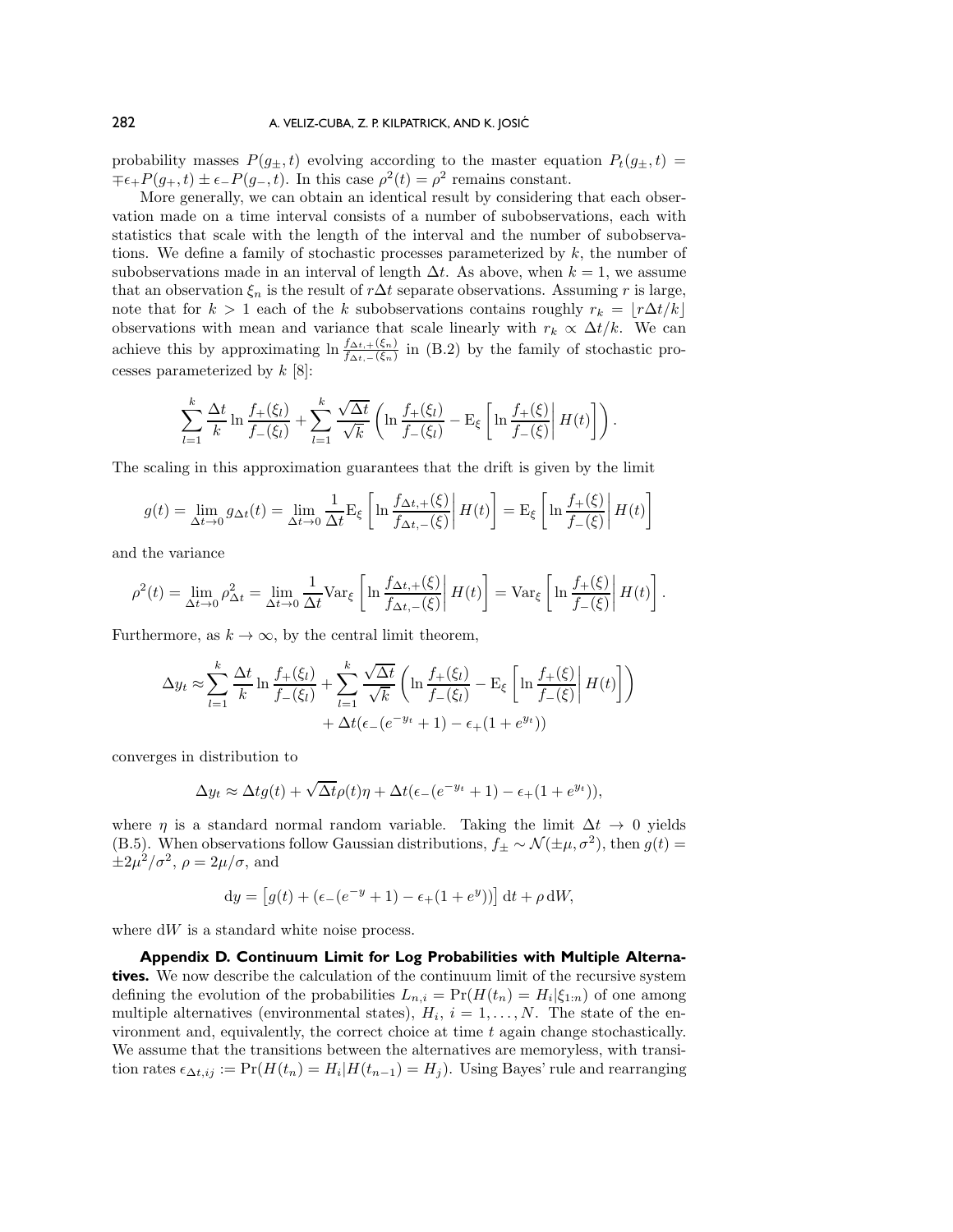terms (analogous to the derivation of  $(A.1)$  and  $(A.2)$ ), we can express each probability  $L_{n,i}$  in terms the probability at the time of the previous observation,  $L_{n-1,j}$ :

$$
L_{n,i} = \frac{\Pr(\xi_{1:n-1})}{\Pr(\xi_{1:n})} \Pr(\xi_n | H_i, t_n) \sum_{j=1}^N \epsilon_{\Delta t, ij} L_{n-1,j}.
$$

Since we are only interested in comparing the magnitude of the probabilities, we can drop the common prefactor  $\frac{\Pr(\xi_{1:n}-1)}{\Pr(\xi_{1:n})}$  and use the fact that  $\sum_{j=1}^{N} \epsilon_{\Delta t,ji} = 1$  (since  $\epsilon_{\Delta t,ij}$  is a left stochastic matrix) to write  $\epsilon_{\Delta t,ii} = 1 - \sum_{j\neq i} \epsilon_{\Delta t,ji}$  and obtain

(D.1) 
$$
L_{n,i} = f_{\Delta t,i}(\xi_n) \left( \left[ 1 - \sum_{j \neq i} \epsilon_{\Delta t,ji} \right] L_{n-1,i} + \sum_{j \neq i} \epsilon_{\Delta t,ij} L_{n-1,j} \right),
$$

where  $f_{\Delta t,i}(\xi_n) = \Pr(\xi_n|H_i,t_n)$ . From (D.1), it follows that the log of the rescaled probabilities,  $x_i := \ln L_i$ , satisfies the recursive relation

$$
x_{n,i} - x_{n-1,i} = \ln f_{\Delta t,i}(\xi_n) + \ln \left( 1 - \sum_{j \neq i} \epsilon_{\Delta t,ji} + \sum_{j \neq i} \epsilon_{\Delta t,ij} e^{x_{n-1,j} - x_{n-1,i}} \right).
$$

To derive an approximating SDE, we denote by  $\Delta x_{n,i} = x_{n,i} - x_{n-1,i}$  the change in the log probability due to an observation at time  $t_n$ . As before, we assume  $\epsilon_{\Delta t,ij} :=$  $\Delta t \epsilon_{ij} + o(\Delta t)$  for  $i \neq j$  and drop the higher order terms, giving

$$
\Delta x_{n,i} = \ln f_{\Delta t,i}(\xi_n) + \ln \left( 1 - \sum_{j \neq i} \Delta t \epsilon_{ji} + \sum_{j \neq i} \Delta t \epsilon_{ij} e^{x_{n-1,j} - x_{n-1,i}} \right).
$$

Assuming  $\Delta t \ll 1$ , we again use the approximation  $\ln(1 + a) \approx a$  for  $|a| \ll 1$ . We also assume that the change in the log probability,  $|\Delta x_{n,i}| \ll 1$ , is small over the time interval,  $\Delta t$  so that

$$
\Delta x_{n,i} \approx \ln f_{\Delta t,i}(\xi_n) + \Delta t \sum_{j \neq i} \left( \epsilon_{ij} e^{x_{n,j} - x_{n,i}} - \epsilon_{ji} \right)
$$
  
= 
$$
E_{\xi} [\ln f_{\Delta t,i}(\xi)|H(t_n)] + (\ln f_{\Delta t,i}(\xi_n) - E_{\xi} [\ln f_{\Delta t,i}(\xi)|H(t_n)] )
$$
  
(D.2)  

$$
+ \Delta t \sum_{j \neq i} \left( \epsilon_{ij} e^{x_{n,j} - x_{n,i}} - \epsilon_{ji} \right),
$$

where we condition on the current state of the environment  $H(t_n) \in \{H_1, \ldots, H_N\}$ . Replacing the index  $n$  by the time  $t$ , we can therefore write

(D.3) 
$$
\Delta x_{t,i} \approx \Delta t g_{\Delta t,i}(t) + \sqrt{\Delta t} \rho_{\Delta t,i}(t) \eta_i + \Delta t \sum_{j \neq i} \left( \epsilon_{ij} e^{x_{t,j} - x_{t,i}} - \epsilon_{ji} \right),
$$

where  $\eta_i$ 's are correlated random variables with standard normal distribution

$$
g_{\Delta t,i}(t) := \frac{1}{\Delta t} \mathbf{E}_{\xi} \left[ \ln f_{\Delta t,i}(\xi) | H(t) \right],
$$
  

$$
\rho_{\Delta t,i}^2(t) := \frac{1}{\Delta t} \text{Var}_{\xi} \left[ \ln f_{\Delta t,i}(\xi) | H(t) \right].
$$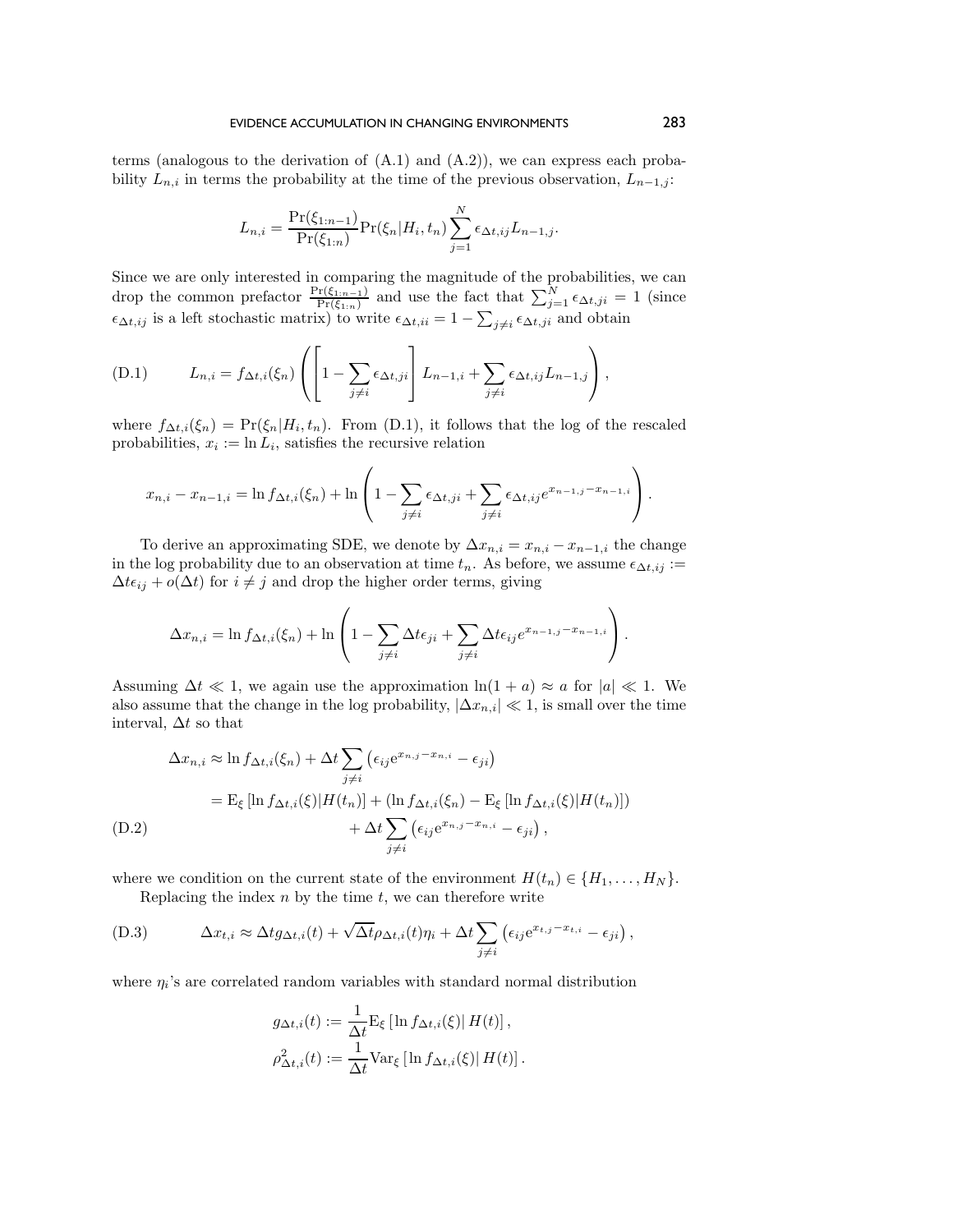The correlation of  $\eta_i$ 's is given by

$$
Corr_{\xi}[\eta_i, \eta_j] := Corr_{\xi} [\ln f_{\Delta t, i}(\xi), \ln f_{\Delta t, j}(\xi) | H(t)].
$$

Note that  $(D.3)$  is the multiple-alternative version of  $(B.3)$ . Equivalently, we can write (D.3) as

$$
\Delta x_{t,i} \approx \Delta t g_{\Delta t,i}(t) + \sqrt{\Delta t} \widehat{W}_{\Delta t,i} + \Delta t \sum_{j \neq i} \left( \epsilon_{ij} e^{x_{t,j} - x_{t,i}} - \epsilon_{ji} \right),
$$

where  $W_{\Delta t} := (W_{\Delta t,1}, \ldots, W_{\Delta t,N})$  follows a multivariate Gaussian distribution with mean zero and covariance matrix  $\Sigma_{\Delta t}$  given by

$$
\Sigma_{\Delta t, ij} = \frac{1}{\Delta t} \text{Cov}_{\xi} \left[ \ln f_{\Delta t, i}(\xi), \ln f_{\Delta t, j}(\xi) \right] H(t) ].
$$

Finally, taking the limit  $\Delta t \rightarrow 0$ , and assuming that the limits

(D.4) 
$$
g_i(t) := \lim_{\Delta t \to 0} g_{\Delta t, i}(t) \text{ and } \Sigma_{ij}(t) := \lim_{\Delta t \to 0} \Sigma_{\Delta t, ij}(t)
$$

are well defined, we obtain the system of SDEs

(D.5) 
$$
dx_i = g_i(t)dt + d\widehat{W}_i(t) + \sum_{j \neq i} \left(\epsilon_{ij} e^{x_j - x_i} - \epsilon_{ji}\right) dt,
$$

or equivalently the vector system

$$
d\mathbf{x} = \mathbf{g}(t)dt + \Lambda(t)d\mathbf{W}_t + K(\mathbf{x})dt,
$$

where  $\mathbf{g}(t)=(g_1(t),\ldots,g_N(t))^T$  and  $\Lambda(t)\Lambda(t)^T = \Sigma(t)$  are defined using the limits in (D.4),  $K_i(\mathbf{x}) = \sum_{j \neq i} (\epsilon_{ij} e^{x_j - x_i} - \epsilon_{ji})$ , and the components of  $\mathbf{W}_t$  are independent<br>Wiener processes We can recover (B.5) by taking  $N = 2$  letting  $y = x_i - x_0$  and Wiener processes. We can recover (B.5) by taking  $N = 2$ , letting  $y = x_1 - x_2$ , and exchanging the indices 1 and 2 with  $+$  and  $-$ , respectively.

As in the case of two alternatives, (D.5) can be viewed as an approximation of the logarithm of the probability whose evolution is given exactly by  $(D.1)$ . For a fixed interval  $\Delta t$ , the parameters of these equations are related via (D.5), and  $\epsilon_{\Delta t,ij}/\Delta t = \epsilon_{ij}$ .

The limits  $g_i(t) := \lim_{\Delta t \to 0} g_{\Delta t,i}(t)$  and  $\Sigma_{ij}(t) := \lim_{\Delta t \to 0} \Sigma_{\Delta t,i,j}(t)$  are defined when the statistics of the observations scale with  $\Delta t$ . As we argued above, this can be obtained by considering observations drawn from a normal distribution with mean and variance scaled by  $\Delta t$ :

$$
f_{\Delta t,i}(\xi) = \frac{1}{\sqrt{2\pi\Delta t\sigma^2}} e^{-(\xi - \Delta t\mu_i)^2/(2\Delta t\sigma^2)}.
$$

Alternatively, the required scaling can also be obtained when each observation made on a time interval consists of a number of subobservations,  $(\xi_1,\ldots,\xi_k)$ , with mean and variance scaled by  $\frac{\Delta t}{k}$ . To do so we approximate  $\ln f_{\Delta t,i}(\xi_n)$  in  $(D.2)$  by

$$
\sum_{l=1}^k \frac{\Delta t}{k} \ln f_i(\xi_l) + \sum_{l=1}^k \frac{\sqrt{\Delta t}}{\sqrt{k}} \left( \ln f_i(\xi_l) - \mathbf{E}_{\xi} \left[ \ln f_i(\xi) | H(t) \right] \right).
$$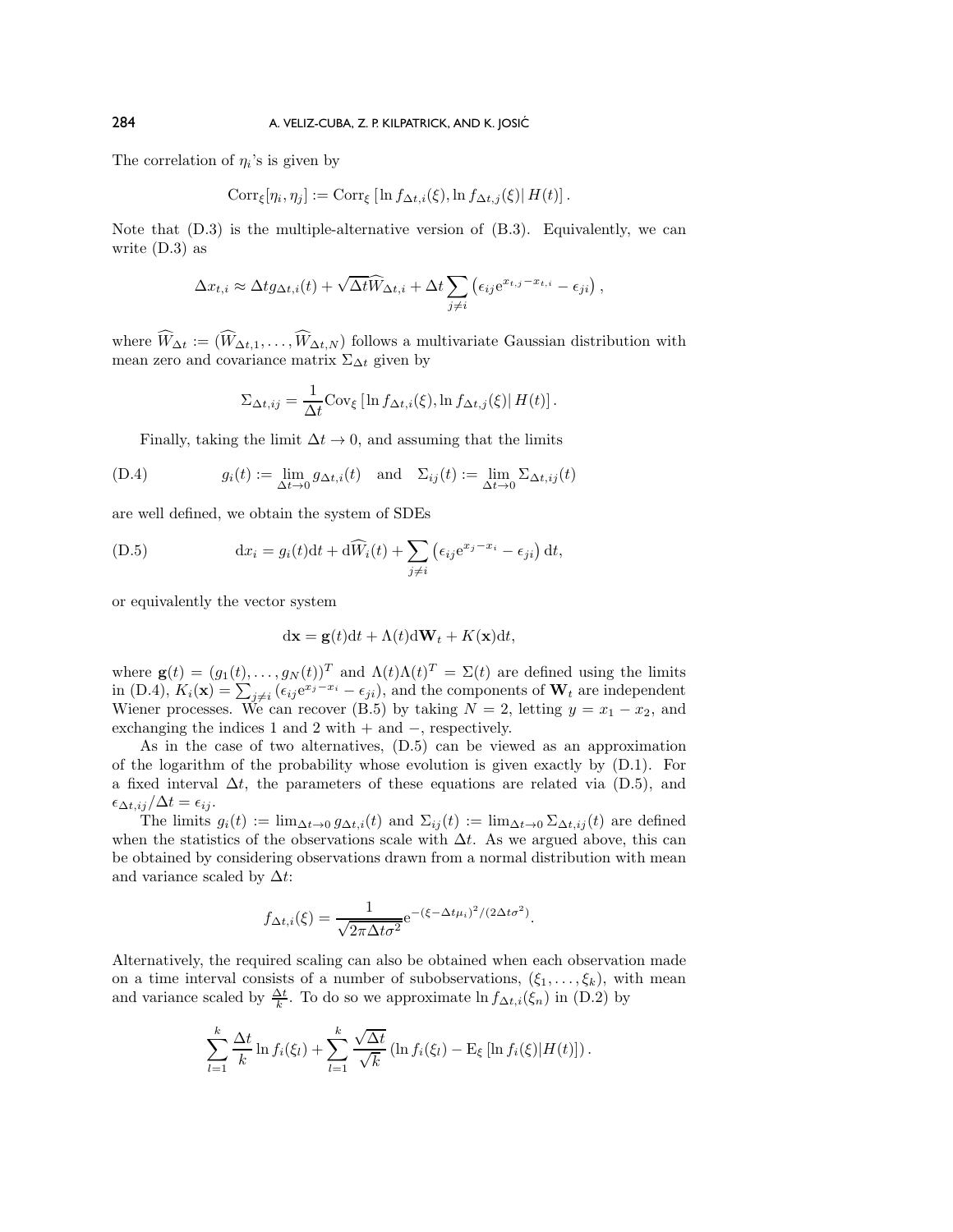**Appendix E. Log-Likelihood Ratio for Multiple Alternatives.** We can also derive a continuum limit for the log-likelihood ratio for any two choices  $i, j \in \{1, 2, ..., N\}$ . From (D.1), the likelihood ratio  $R_{n,ij} = L_{n,i}/L_{n,j}$ . We note that this will provide us with a matrix of stochastic processes. We start with the recursive equation

$$
R_{n,ij} = \frac{f_{\Delta t,i}(\xi_n)}{f_{\Delta t,j}(\xi_n)} \frac{\left(1 - \sum_{k \neq i} \epsilon_{\Delta t,ki}\right) R_{n-1,ij} + \sum_{k \neq i} \epsilon_{\Delta t,ik} R_{n-1,kj}}{1 - \sum_{k \neq j} \epsilon_{\Delta t,kj} + \sum_{k \neq j} \epsilon_{\Delta t,jk} R_{n-1,kj}}
$$

We can thus derive the continuum equation for the log-likelihood ratio  $y_{n,ij} :=$  $\ln R_{n,ij}$ , as we did in the case of two alternatives. Since  $y_{ij}(t)$  is the difference  $y_{ij}(t) = x_i(t) - x_j(t)$ , from (D.5) we obtain

$$
\mathrm{d}y_{ij} = (g_i(t) - g_j(t))\mathrm{d}t + \mathrm{d}\widehat{W}_i(t) - \mathrm{d}\widehat{W}_j(t) + \sum_{k \neq i} \left(\epsilon_{ik} e^{y_{ki}} - \epsilon_{ki}\right) \mathrm{d}t - \sum_{k \neq j} \left(\epsilon_{jk} e^{y_{kj}} - \epsilon_{kj}\right) \mathrm{d}t,
$$

or

$$
\text{(E.1)} \quad \mathrm{d}y_{ij} = \left[g_{ij}(t) + \left(\sum_{k\neq j} \epsilon_{kj} - \sum_{k\neq i} \epsilon_{ki} + \sum_{k\neq i} \epsilon_{ik} e^{y_{ki}} - \sum_{k\neq j} \epsilon_{jk} e^{y_{kj}}\right)\right] \mathrm{d}t + \mathrm{d}\widehat{W}_{ij},
$$

where  $g_{ij}(t) = \mathbb{E}_{\xi} \left[ \ln \frac{f_i(\xi)}{f_j(\xi)} \middle| H(t) \right]$  and  $\widehat{W}$  is a Wiener process with covariance matrix given by  $\text{Cov}_{\xi}[\widehat{W}_{ij}, \widehat{W}_{i'j'} | H(t)] = \text{Cov}_{\xi}[\ln \frac{f_i(\xi)}{f_j(\xi)}, \ln \frac{f_{i'}(\xi)}{f_{j'}(\xi)} | H(t)]$ . We can also write (E.1) in vector form,

$$
d\mathbf{y} = \mathbf{g}dt + \Lambda(t)d\mathbf{W}_t + \mathbf{K}(\mathbf{y})dt,
$$

where  $\mathbf{K}_{ij}(\mathbf{y}) = \sum_{k \neq j} \epsilon_{kj} - \sum_{k \neq i} \epsilon_{ki} + \sum_{k \neq i} \epsilon_{ik} e^{y_{ki}} - \sum_{k \neq j} \epsilon_{jk} e^{y_{kj}}, \ \Lambda(t) \Lambda(t)^T = \Sigma(t)$  is the covariance matrix, and the components of  $\mathbf{W}_i$  are independent Wiener  $\Sigma(t)$  is the covariance matrix, and the components of  $W_t$  are independent Wiener processes.

**Appendix F. Log Probabilities for a Continuum of Alternatives.** Finally, we examine the case where an observer must choose between a continuum of hypotheses  $H_{\theta}$ , where  $\theta \in [a, b]$ . Thus, we will first derive a discrete recursive equation for the evolution of the probabilities  $L_{n,\theta} = \Pr(H(t_n) = H_\theta | \xi_{1:n})$ . The state of the environment, the correct choice at time  $t$ , again changes according to a continuous time Markov process. We define this stochastically switching process through its transition rate function  $\epsilon_{\Delta t, \theta \theta}$ , which is given for  $\theta' \neq \theta$  as

$$
\int_{\theta_1}^{\theta_2} \epsilon_{\Delta t, \theta \theta'} d\theta := \Pr\left(H(t_n) \in H_{[\theta_1, \theta_2]} \middle| H(t_{n-1}) = H_{\theta'}\right),
$$

where  $H_{\lbrack \theta_1,\theta_2\rbrack}$  is the set of all states  $H_{\theta}$  with  $\theta$  in the interval  $[\theta_1,\theta_2]$ . Thus,  $\epsilon_{\Delta t,\theta\theta'}$ describes the probability of a transition over a timestep,  $\Delta t$ , from state  $H_{\theta'}$  to some state  $H_{\theta}$ , with  $\theta \in [\theta_1, \theta_2]$ . This means that  $Pr(H(t_n) = H_{\theta}|H(t_{n-1}) = H_{\theta})$  $1 - \int_a^b \epsilon_{\Delta t, \theta} \theta d\theta'$ . As in the derivation of the multiple alternative  $2 \leq N < \infty$  case, we can express each probability  $L_{n,\theta}$  at time  $t_n$  in terms of the probabilities  $L_{n-1,\theta'}$ at time  $t_{n-1}$ , so

$$
L_{n,\theta} = \frac{\Pr(\xi_{1:n-1})}{\Pr(\xi_{1:n})} \Pr(\xi_n | H(t_n) = H_{\theta})
$$
  
\$\times \left( \Pr(H(t\_n) = H\_{\theta} | H(t\_{n-1}) = H\_{\theta}) L\_{n-1,\theta} + \int\_a^b \epsilon\_{\Delta t, \theta \theta'} L\_{n-1, \theta'} d\theta' \right)\$

.

.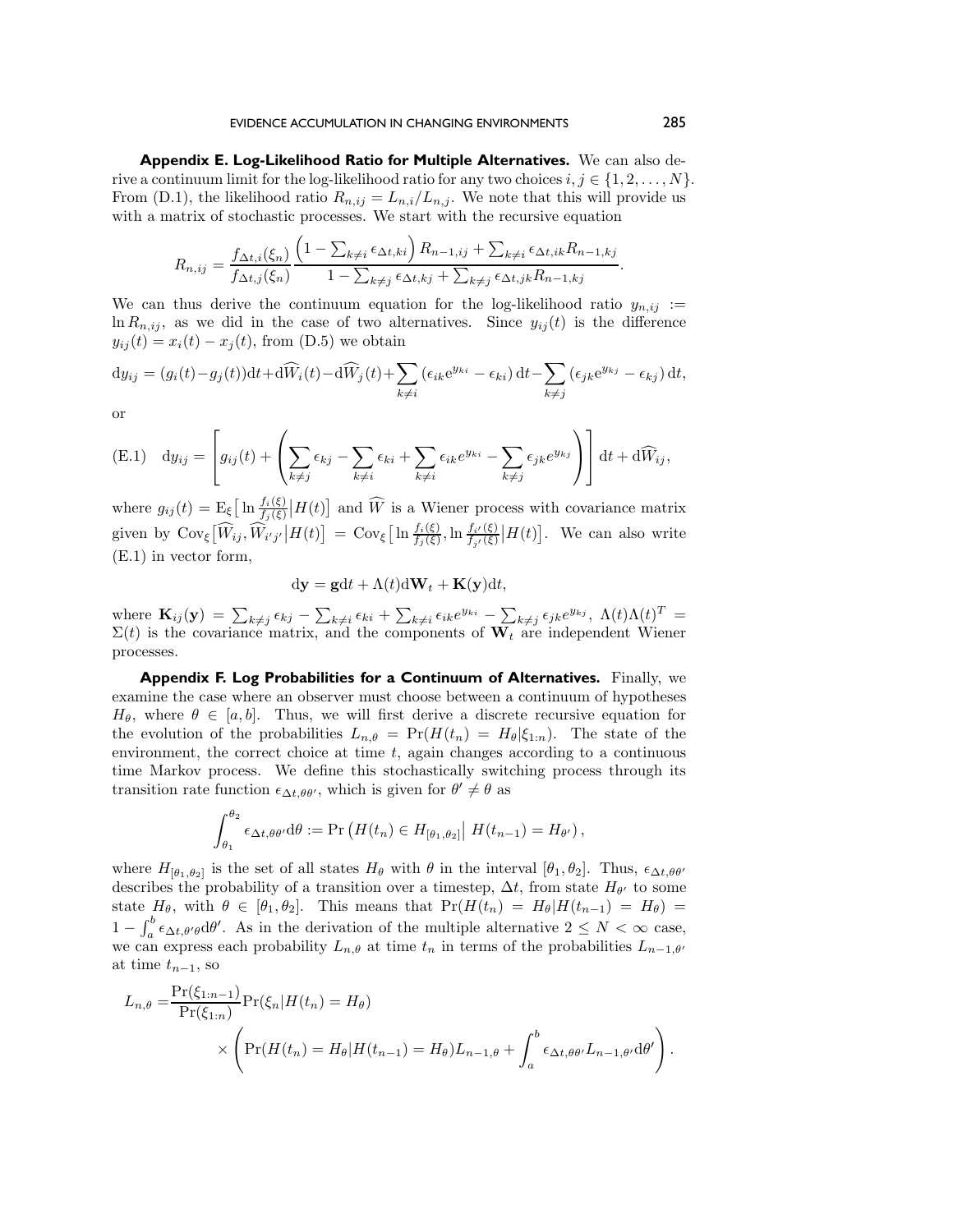Notice that the sum from the  $N < \infty$  case, as in (D.1), has been replaced with an integral over all possible hypotheses  $H_{\theta}$ ,  $\theta' \in [a, b]$ , and a term corresponding to the probability of the environment not changing. Again we drop the common factor  $\frac{\Pr(\xi_{1:n-1})}{\Pr(\xi_{1:n})}$ , since we wish to compare the magnitudes of the probabilities. We obtain

(F.1) 
$$
L_{n,\theta} = f_{\Delta t,\theta}(\xi_n) \left( \left[ 1 - \int_a^b \epsilon_{\Delta t,\theta'\theta} d\theta' \right] L_{n-1,\theta} + \int_a^b \epsilon_{\Delta t,\theta\theta'} L_{n-1,\theta'} d\theta' \right),
$$

where  $f_{\Delta t,\theta}(\xi_n) = \Pr(\xi_n|H(t_n) = H_\theta)$ . From (F.1), we can thus derive a recursive relation for the log of the rescaled probabilities  $x_{n,\theta} := \ln L_{n,\theta}$  in terms of  $x_{n-1,\theta}$ , so

$$
x_{n,\theta} - x_{n-1,\theta} = \ln f_{\Delta t,\theta}(\xi_n) + \ln \left( 1 - \int_a^b \epsilon_{\Delta t,\theta'} \theta \, d\theta' + \int_a^b \epsilon_{\Delta t,\theta} \theta' e^{x_{n-1,\theta'} - x_{n-1,\theta}} \, d\theta' \right).
$$

To approximate this discrete-time stochastic process with an SDE, we denote by  $\Delta x_{n,\theta} = x_{n,\theta} - x_{n-1,\theta}$ , the change in log probability due to the observation at time  $t_n$ . Furthermore, we assume  $\epsilon_{\Delta t,\theta\theta'} := \Delta t \epsilon_{\theta\theta'} + o(\Delta t)$  and drop higher order terms,

$$
\Delta x_{n,\theta} = \ln f_{\Delta t,\theta}(\xi_n) + \ln \left( 1 - \int_a^b \Delta t \epsilon_{\theta'\theta} \mathrm{d}\theta' + \int_a^b \Delta t \epsilon_{\theta\theta'} \mathrm{e}^{x_{n-1,\theta'} - x_{n-1,\theta}} \mathrm{d}\theta' \right).
$$

Assuming  $\Delta t \ll 1$ , we again use the approximation  $\ln(1+a) \approx a$  for  $|a| \ll 1$ . Assuming  $|\Delta x_{n,\theta}| \ll 1,$ 

$$
\Delta x_{n,\theta} \approx \ln f_{\Delta t,\theta}(\xi_n) + \Delta t \int_a^b \left( \epsilon_{\theta\theta'} e^{x_{n,\theta'} - x_{n,\theta}} - \epsilon_{\theta'\theta} \right) d\theta'
$$
  
=  $E_{\xi} \left[ f_{\Delta t,\theta}(\xi) | H(t_n) \right] + \left( \ln f_{\Delta t,\theta}(\xi_n) - E_{\xi} \left[ \ln f_{\Delta t,\theta}(\xi) | H(t_n) \right] \right)$   
+  $\Delta t \int_a^b \left( \epsilon_{\theta\theta'} e^{x_{n,\theta'} - x_{n,\theta}} - \epsilon_{\theta'\theta} \right) d\theta',$ 

conditioned on the current state of the environment  $H(t_n) = H_{\varphi}$ , where  $\varphi \in [a, b]$ . Exchanging the index  $n$  with the time,  $t$ , we can therefore write

(F.2) 
$$
\Delta x_{t,\theta} \approx \Delta t g_{\Delta t,\theta}(t) + \sqrt{\Delta t} \rho_{\Delta t,\theta}(t) \eta_{\theta} + \Delta t \int_a^b \left( \epsilon_{\theta \theta'} e^{x_{t,\theta'} - x_{t,\theta}} - \epsilon_{\theta' \theta} \right) d\theta',
$$

where  $\eta_{\theta}$ 's are correlated random variables which marginally follow a standard normal distribution, and

$$
g_{\Delta t,\theta}(t) := \frac{1}{\Delta t} \mathbf{E}_{\xi} [\ln f_{\Delta t,\theta}(\xi) | H(t)],
$$
  

$$
\rho_{\Delta t,\theta}^2(t) := \frac{1}{\Delta t} \text{Var}_{\xi} [\ln f_{\Delta t,\theta}(\xi) | H(t)].
$$

The correlation of  $\eta_i$ 's is given by

$$
Corr_{\xi}[\eta_{\theta}, \eta_{\theta'}] := Corr_{\xi} [\ln f_{\Delta t, \theta}(\xi), \ln f_{\Delta t, \theta'}(\xi) | H(t)].
$$

Equivalently, we can write  $(F.2)$  as

$$
\Delta x_{t,\theta} \approx \Delta t g_{\Delta t,\theta}(t) + \sqrt{\Delta t} \widehat{W}_{\Delta t,\theta} + \Delta t \int_a^b \left( \epsilon_{\theta\theta'} e^{x_{t,\theta'} - x_{t,\theta}} - \epsilon_{\theta'\theta} \right) d\theta',
$$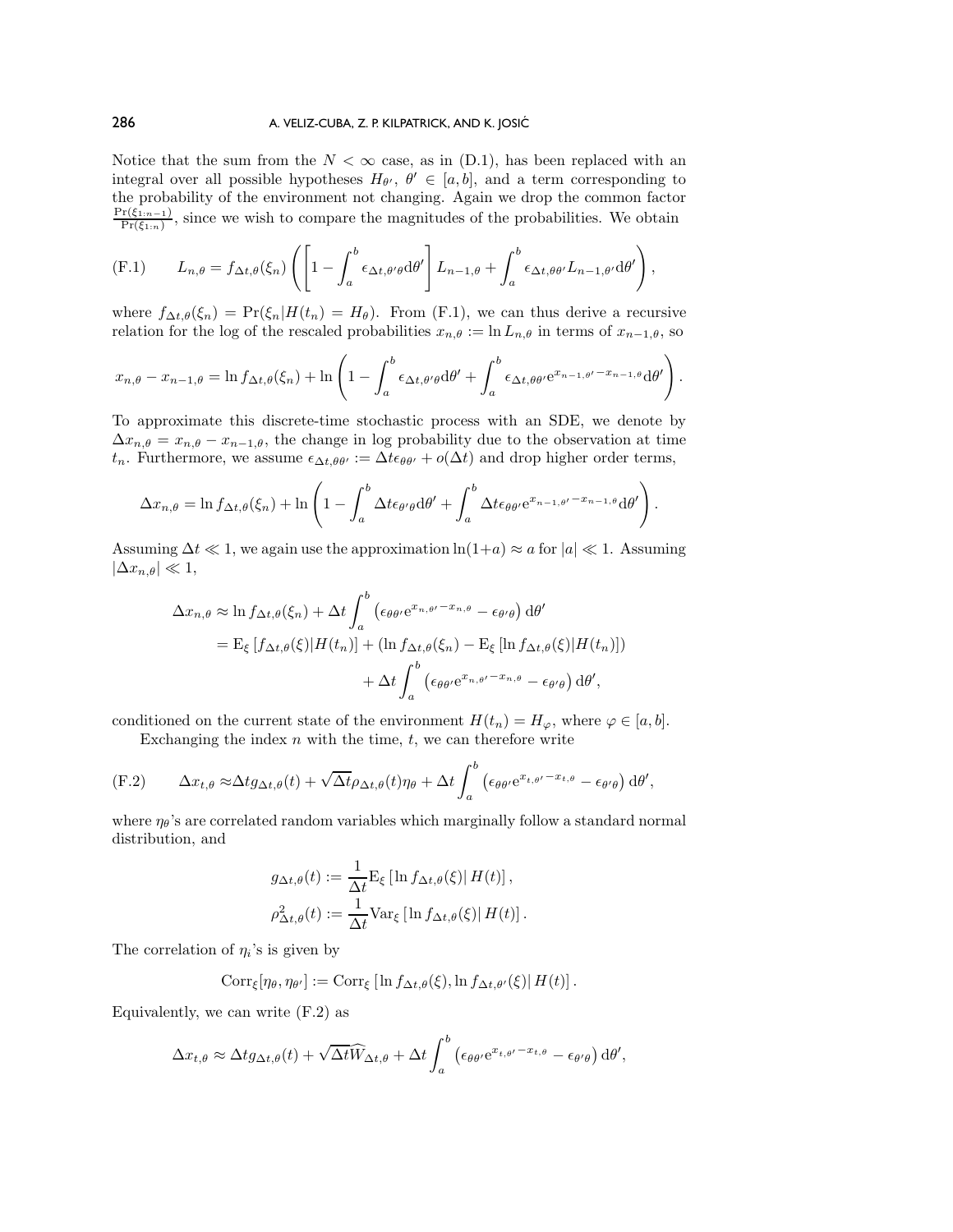where  $W_{\Delta t} := (W_{\Delta t, \theta})_{\theta \in [a, b]}$ . For  $\theta \in [a, b]$ ,  $W_{\Delta t, \theta}$  is a Gaussian process in the sense that any finite subset of points  $\{\theta_1,\ldots,\theta_n\} \in [a,b]$  have a multivariate Gaussian distribution with mean zero and covariance,  $\Sigma_{\Delta t,\theta\theta}$ , given by

$$
\Sigma_{\Delta t, \theta \theta'} = \frac{1}{\Delta t} \text{Cov}_{\xi} \left[ \ln f_{\Delta t, \theta}(\xi), \ln f_{\Delta t, \theta'}(\xi) \right] H(t) ].
$$

Finally, taking the limit  $\Delta t \rightarrow 0$ , and assuming that the limits

$$
\text{(F.3)} \quad g_{\theta}(t) := \lim_{\Delta t \to 0} g_{\Delta t, \theta}(t) \quad \text{and} \quad \Sigma_{\theta \theta'}(t) := \lim_{\Delta t \to 0} \Sigma_{\Delta t, \theta \theta'}(t)
$$

are well defined, we obtain the system of SDEs

(F.4) 
$$
\mathrm{d}x_{\theta} = g_{\theta}(t)\mathrm{d}t + \mathrm{d}\widehat{W}_{\theta}(t) + \int_{a}^{b} \left(\epsilon_{\theta\theta'}e^{x_{\theta'}-x_{\theta}} - \epsilon_{\theta'\theta}\right) \mathrm{d}\theta'\mathrm{d}t,
$$

or equivalently the system of SDEs

$$
d\mathbf{x} = \mathbf{g}(t)dt + \Lambda(t)d\mathbf{W}_t + K(\mathbf{x})dt,
$$

where  $\mathbf{g}(t) = (g_{\theta}(t))_{\theta \in [a,b]}$  and  $\Lambda(t)\Lambda(t)^{T} = \Sigma(t)$  are defined using the limits in (F.3),  $K(\mathbf{x}) = \int_a^b (\epsilon_{\theta\theta'}e^{x_{\theta'}-x_{\theta}} - \epsilon_{\theta'\theta}) d\theta'$ , and the components of  $\mathbf{W}_t$  are independent Wiener processes.

While we have formally taken the limit of the discrete (F.2), it is important to note that establishing the well-posedness of stochastic integrodifferential equations is not straightforward. Conditions for the existence and uniqueness of solutions to certain nonlinear stochastic partial differential equations (SPDEs) are demonstrated in Chapter 7 of [15]. This approach considers the solutions to SPDEs to be random processes that take their values in a Hilbert space of functions. Recently, this concept has been extended to provide general conditions on the constituent functions of stochastic neural fields to ensure the existence of solutions [19,25]. The form of stochastic neural fields is closely related to (F.4), since both types of equation possess a linear drift and a convolution defining a nonlocal coupling between their state variables. It may be possible to utilize these previous approaches to establish the existence and uniqueness of solutions to (F.4) in future studies.

**Acknowledgments.** We thank Eric Shea-Brown, Shawn Gu, and the anonymous reviewers for helpful comments.

## **REFERENCES**

- [1] R. P. Adams and D. J. MacKay, Bayesian Online Changepoint Detection, arXiv preprint, [arXiv:0710.3742,](http://arxiv.org/abs/0710.3742) 2007.
- [2] P. Armitage, Sequential analysis with more than two alternative hypotheses, and its relation to discriminant function analysis, J. R. Statist. Soc. Ser. B, 12 (1950), pp. 137–144.
- [3] G. BALÁZSI, A. VAN OUDENAARDEN, AND J. J. COLLINS, Cellular decision making and biological noise: From microbes to mammals, Cell, 144 (2011), pp. 910–925.
- [4] J. M. Beck, W. J. Ma, R. Kiani, T. Hanks, A. K. Churchland, J. Roitman, M. N. SHADLEN, P. E. LATHAM, AND A. POUGET, Probabilistic population codes for Bayesian decision making, Neuron, 60 (2008), pp. 1142–1152.
- [5] T. E. Behrens, M. W. Woolrich, M. E. Walton, and M. F. Rushworth, Learning the value of information in an uncertain world, Nat. Neurosci., 10 (2007), pp. 1214–1221.
- [6] P. BILLINGSLEY, Probability and Measure, Wiley, New York, 1995.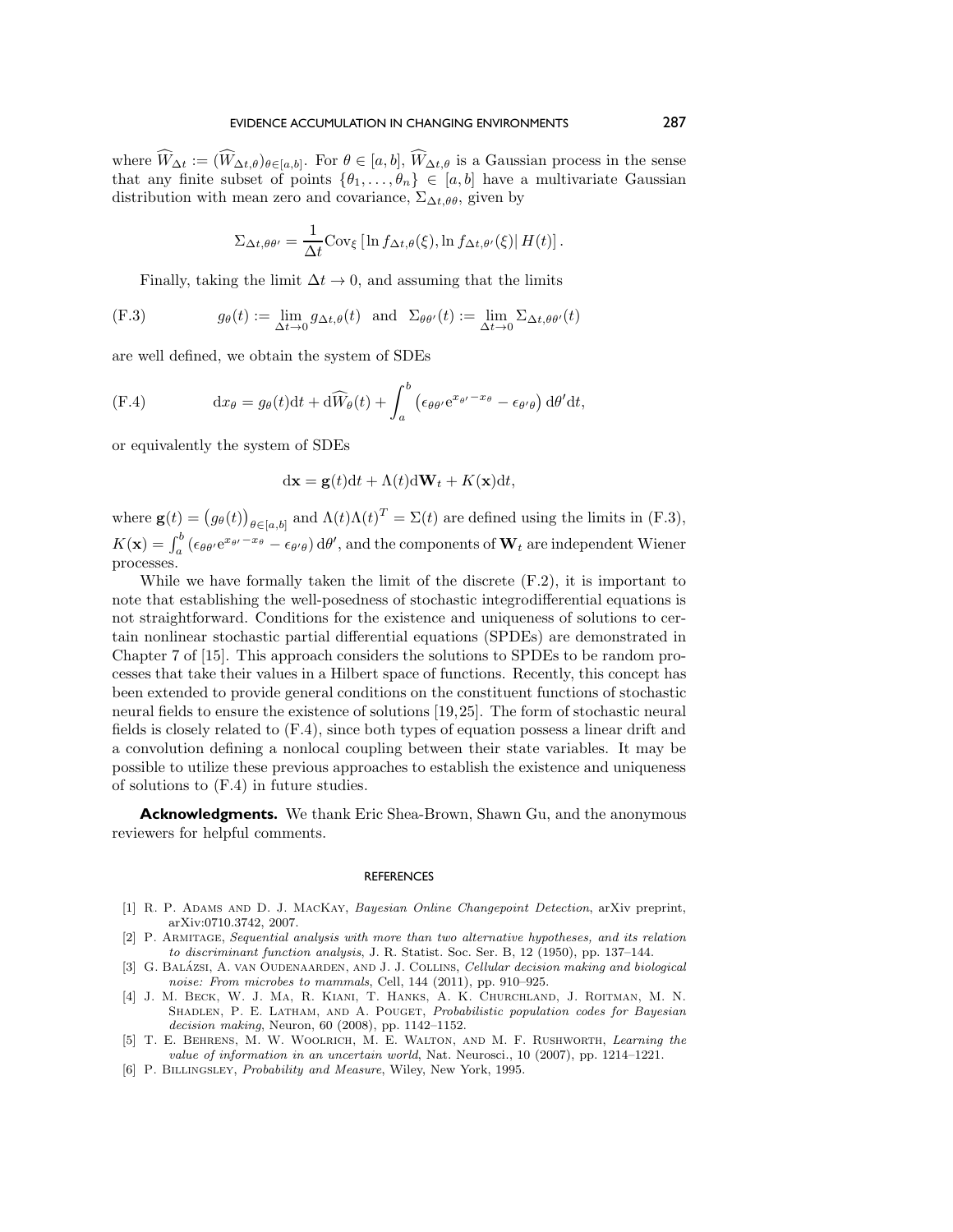## 288 A. VELIZ-CUBA, Z. P. KILPATRICK, AND K. JOSIC´

- [7] S. Bitzer, H. Park, F. Blankenburg, and S. J. Kiebel, Perceptual decision making: Driftdiffusion model is equivalent to a Bayesian model, Front. Hum. Neurosci., 8 (2014), article 102.
- [8] R. Bogacz, E. Brown, J. Moehlis, P. Holmes, AND J. D. Cohen, The physics of optimal decision making: A formal analysis of models of performance in two-alternative forcedchoice tasks, Psychol. Rev., 113 (2006), pp. 700–765.
- [9] R. BOGACZ AND K. GURNEY, The basal ganglia and cortex implement optimal decision making between alternative actions, Neural Comput., 19 (2007), pp. 442–477.
- [10] R. Bogacz, M. Usher, J. Zhang, and J. L. McClelland, Extending a biologically inspired model of choice: Multi-alternatives, nonlinearity and value-based multidimensional choice, Philos. Trans. R. Soc. Lond. B, 362 (2007), pp. 1655–1670.
- [11] B. W. BRUNTON, M. M. BOTVINICK, AND C. D. BRODY, Rats and humans can optimally accumulate evidence for decision-making, Science, 340 (2013), pp. 95–98.
- [12] J. R. BUSEMEYER AND J. T. TOWNSEND, *Decision field theory: A dynamic-cognitive approach* to decision making in an uncertain environment, Psychol. Rev., 100 (1993), pp. 432–59.
- [13] I. D. Couzin, J. Krause, N. R. Franks, and S. A. Levin, Effective leadership and decisionmaking in animal groups on the move, Nature, 433 (2005), pp. 513–516.
- [14] T. M. Cover and J. A. Thomas, Elements of Information Theory, John Wiley & Sons, 2012.
- [15] G. Da Prato and J. Zabczyk, Stochastic Equations in Infinite Dimensions, 2nd ed., Encyclopedia Math. Appl. 152, Cambridge University Press, Cambridge, UK, 2014.
- [16] S. Deneve, Bayesian spiking neurons I: Inference, Neural Comput., 20 (2008), pp. 91–117.
- [17] P. Domenici and R. W. Blake, The kinematics and performance of fish fast-start swimming, J. Exp. Biol., 200 (1997), pp. 1165–1178.
- [18] V. Draglia, A. G. Tartakovsky, and V. V. Veeravalli, Multihypothesis sequential probability ratio tests. I. Asymptotic optimality, IEEE Trans. Inform. Theory, 45 (1999), pp. 2448– 2461.
- [19] O. Faugeras and J. Inglis, Stochastic neural field equations: A rigorous footing, J. Math. Biol., (2013), pp. 1–42.
- [20] S. Feng, P. Holmes, A. Rorie, and W. T. Newsome, Can monkeys choose optimally when faced with noisy stimuli and unequal rewards?, PLoS Comput. Biol., 5 (2009), article e1000284.
- [21] C. W. GARDINER, Handbook of Stochastic Methods for Physics, Chemistry, and the Natural Sciences, 3rd ed., Springer-Verlag, Berlin, 2004.
- [22] C. GLAZE, J. KABLE, AND J. GOLD, Normative Evidence Accumulation in an Unpredictable Environment, Poster at Computational and Systems Neuroscience (CoSyne 2015), Salt Lake City, UT, 2015.
- [23] J. I. GOLD AND M. N. SHADLEN, Banburismus and the brain: Decoding the relationship between sensory stimuli, decisions, and reward, Neuron, 36 (2002), pp. 299–308.
- [24] J. I. GOLD AND M. N. SHADLEN, The neural basis of decision making, Ann. Rev. Neurosci., 30 (2007), pp. 535–74.
- [25] C. KUEHN AND M. RIEDLER, Large deviations for nonlocal stochastic neural fields, J. Math. Neurosci., 4 (2014), pp. 1–33.
- [26] K. W. Latimer, J. L. Yates, M. L. R. Meister, A. C. Huk, and J. W. Pillow, Single-trial spike trains in parietal cortex reveal discrete steps during decision-making, Science, 349 (2015), pp. 184–187.
- [27] C. K. Machens, R. Romo, and C. D. Brody, Flexible control of mutual inhibition: A neural model of two-interval discrimination, Science, 307 (2005), pp. 1121–1124.
- [28] J. A. R. MARSHALL, R. BOGACZ, A. DORNHAUS, R. PLANQUÉ, T. KOVACS, AND N. R. FRANKS, On optimal decision-making in brains and social insect colonies., J. R. Soc. Interface, 6 (2009), pp. 1065–1074.
- [29] J. T. McGuire, M. R. Nassar, J. I. Gold, and J. W. Kable, Functionally dissociable influences on learning rate in a dynamic environment, Neuron, 84 (2014), pp. 870–881.
- [30] T. MCMILLEN AND P. HOLMES, The dynamics of choice among multiple alternatives, J. Math. Psychol., 50 (2006), pp. 30–57.
- [31] M. R. Nassar, K. M. Rumsey, R. C. Wilson, K. Parikh, B. Heasly, and J. I. Gold, Rational regulation of learning dynamics by pupil-linked arousal systems, Nat. Neurosci., 15 (2012), pp. 1040–1046.
- [32] J. NEYMAN AND E. PEARSON, On the problem of the most efficient tests of statistical hypotheses, Philos. Trans. R. Soc. Lond. A, 231 (1933), pp. 289–337.
- [33] D. Pais, P. M. HOGAN, T. SCHLEGEL, N. R. FRANKS, AND N. E. LEONARD, A mechanism for value-sensitive decision-making, PLoS ONE, 8 (2013), article e73216.
- [34] K. M. Passino, T. D. Seeley, and P. K. Visscher, Swarm cognition in honey bees, Behav. Ecol. Sociobiol., 62 (2008), pp. 401–414.